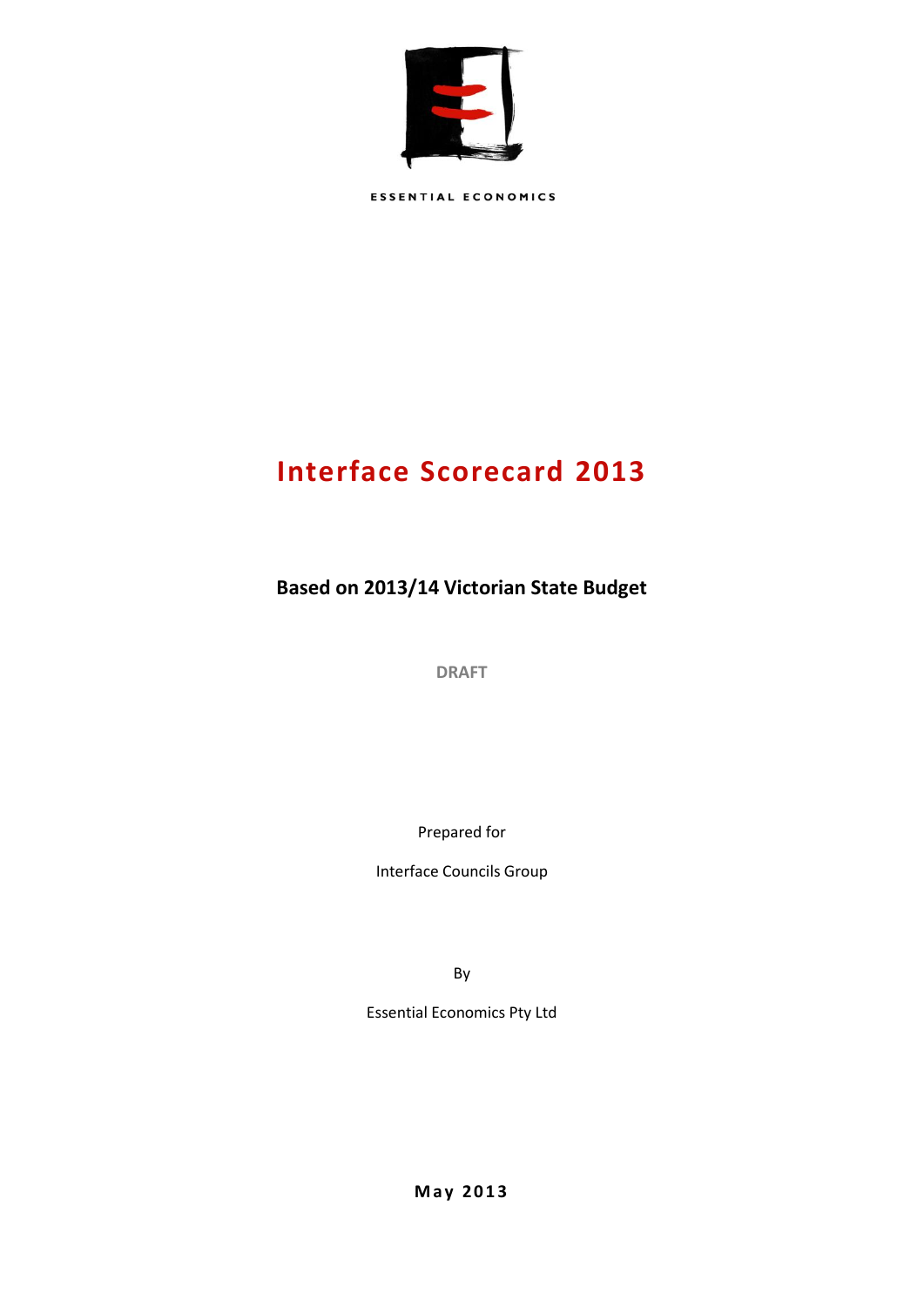### **Authorship**

| Report stage | Author                            | Date        | Review        | Date        |
|--------------|-----------------------------------|-------------|---------------|-------------|
| Draft report | Robert Buckmaster<br>John Noronha | 28 May 2013 | John Henshall | 29 May 2013 |
| Final report |                                   |             |               |             |

#### **Disclaimer**

Although every effort has been made to ensure the accuracy of the material and the integrity of the analysis presented herein, Essential Economics Pty Ltd accepts no liability for any actions taken on the basis of the contents of this report.

#### **Contact details**

For further details please contact:

Essential Economics Pty Ltd 96 Pelham Street **Carlton** Victoria 3053 Australia PH 61 3 9347 5255 FAX 61 3 9347 5355 EMAIL mail@essentialeconomics.com WEB www.essentialeconomics.com

ABN 92 079 850 427

**Our Reference: 13083**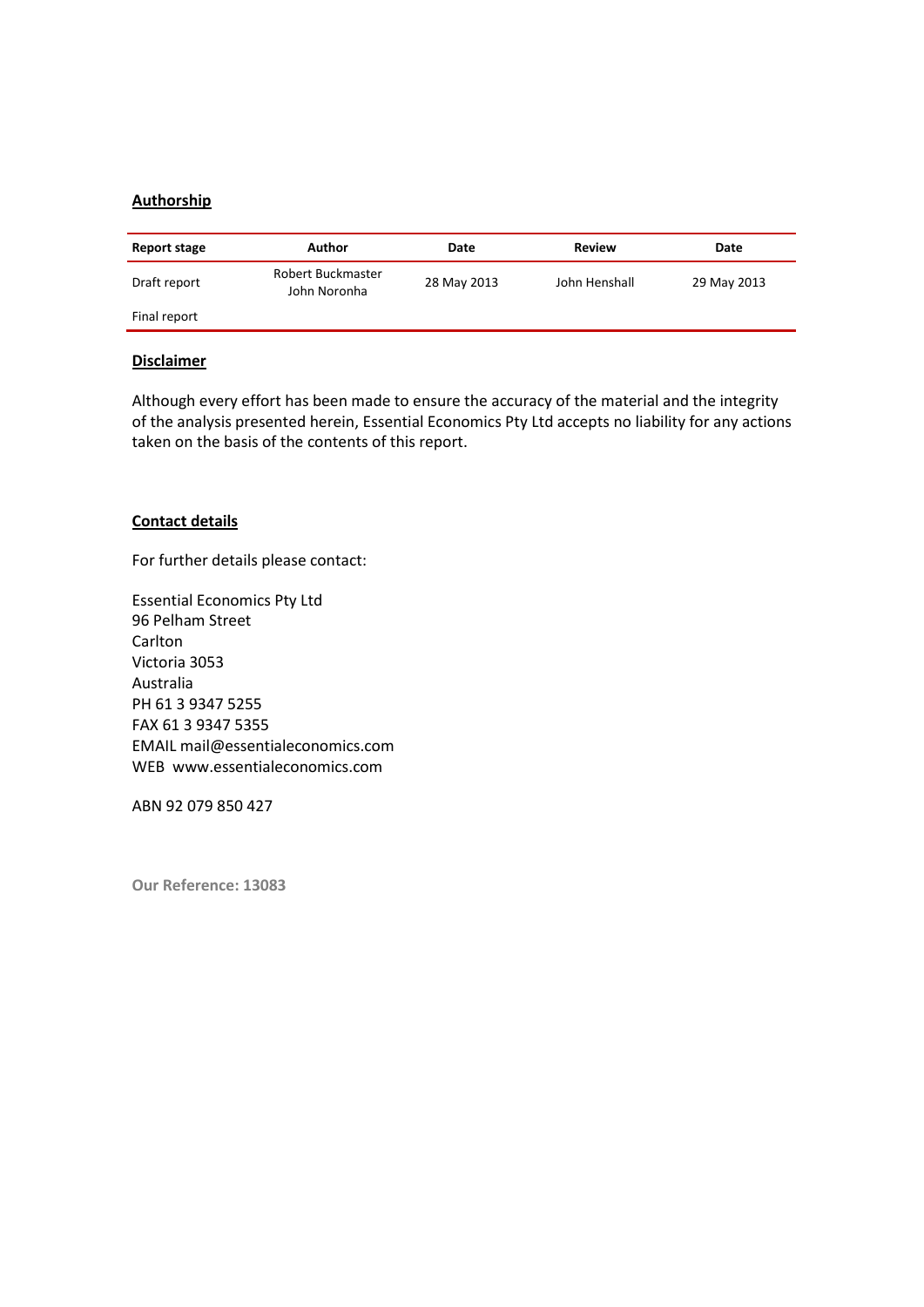## Contents

| $\mathbf{1}$ |                                                                                   |  |
|--------------|-----------------------------------------------------------------------------------|--|
| 2            | Budget Cyclical Interface Funding Estimates v Estimated Interface Requirements  3 |  |
| 3            |                                                                                   |  |
| 4            |                                                                                   |  |
| 5            |                                                                                   |  |
| 6            |                                                                                   |  |
| 7            |                                                                                   |  |
| 8            |                                                                                   |  |
| 9            |                                                                                   |  |
| 10           |                                                                                   |  |
| 11           |                                                                                   |  |
| 12           |                                                                                   |  |
| 13           |                                                                                   |  |
| 14           |                                                                                   |  |
| 15           |                                                                                   |  |
| 16           |                                                                                   |  |
| 17           |                                                                                   |  |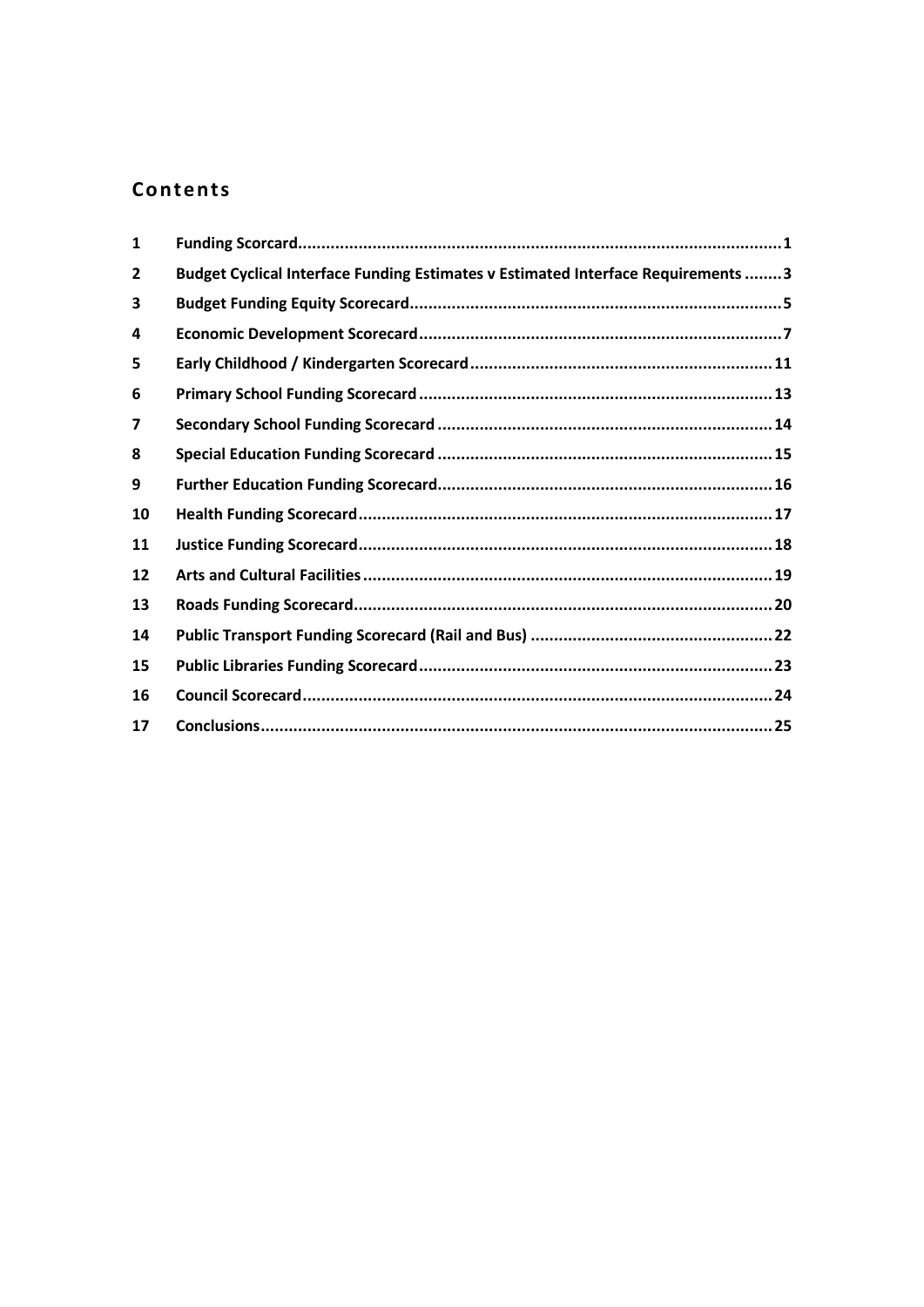**D R A F T R E P O R T**

## **1 FUNDING SCORCARD**

### *Key Points*

- Interface Councils have been allocated \$1.438 billion (over 4 years) in Total Estimated Investment (TEI) from the 2013/14 State Budget for infrastructure in the following priority service areas:
	- Early childhood and kindergarten facilities
	- Schools facilities
	- Further education facilities
	- Hospitals and health facilities
	- Justice facilities
	- Arts and cultural facilities
	- Roads
	- Public transport.
- The majority of investment is focused on public transport (\$733 million or 51% of TEI, including \$560 million allocated to South Morang Rail Extension project which is almost completed) and roads (\$462 million or 32% of TEI).
- Relatively small investments have been allocated for other priority areas health (\$113 million or 8%), schools (\$52 million or 4%), special education (\$28 million or 2%), further education (\$26 million or 2%), early childhood/kinder (\$14 million or 1%) and justice (\$10 million 0.7%)). No budget investment has been made in arts and cultural facilities in Interface Council areas.

Four-year State Budget (2013/14) TEI allocations for the Interface Council areas are shown in Table 1.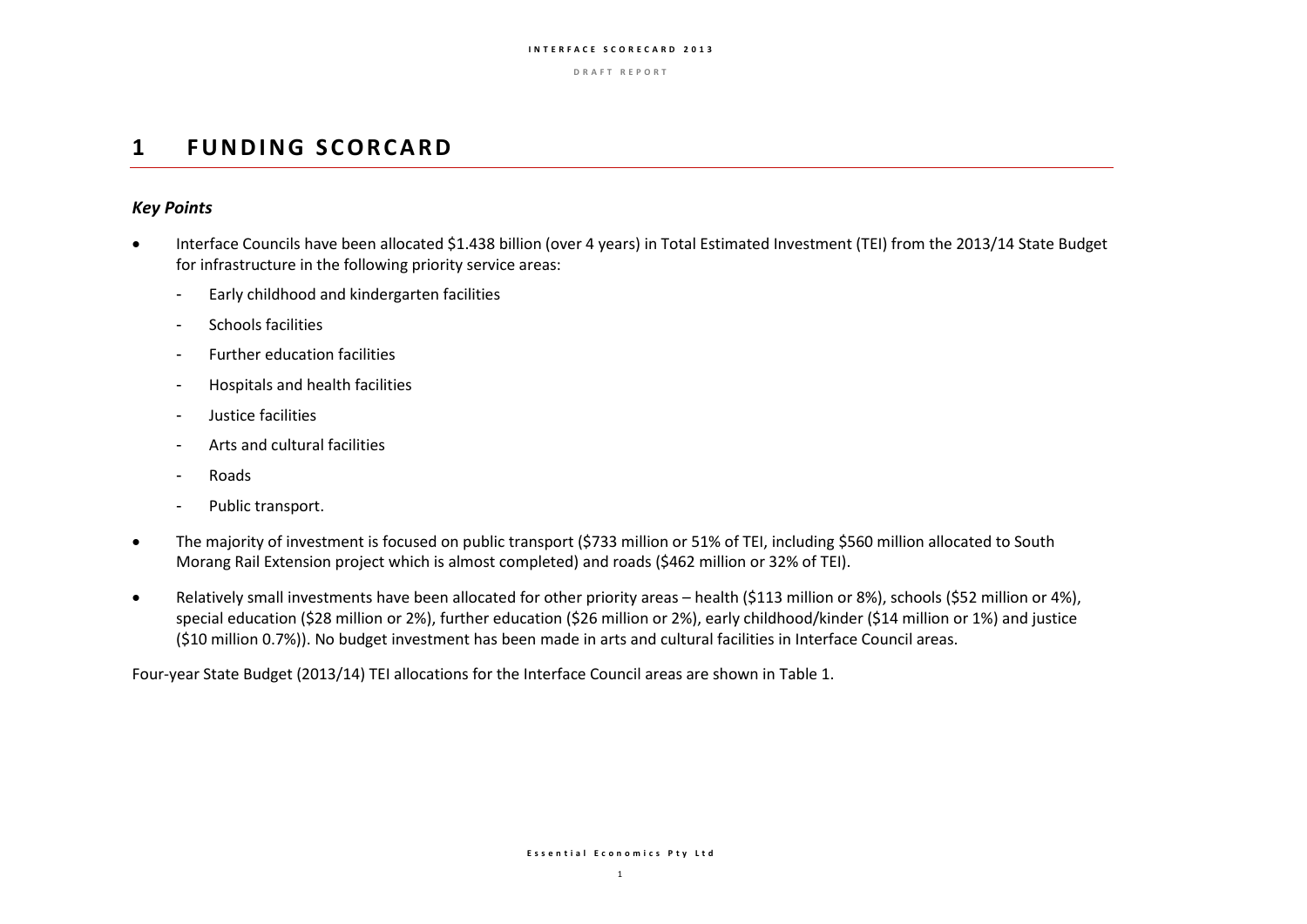|                                | <b>Interface Councils</b><br><b>Non-Interface Metropolitan</b><br><b>Melbourne Councils</b> |                                                          |                | <b>Regional Councils</b>                                        |          | Statewide /<br><b>Unallocated</b>                        |          | <b>Victoria</b>                                          |          |                                                   |
|--------------------------------|---------------------------------------------------------------------------------------------|----------------------------------------------------------|----------------|-----------------------------------------------------------------|----------|----------------------------------------------------------|----------|----------------------------------------------------------|----------|---------------------------------------------------|
|                                | Projects                                                                                    | <b>Total Estimated</b><br>Investment<br>(TEI)<br>(1000s) | Projects       | <b>Total Estimated</b><br><i>Investment</i><br>(TEI)<br>('000s) | Projects | <b>Total Estimated</b><br>Investment<br>(TEI)<br>('000s) | Projects | <b>Total Estimated</b><br>Investment<br>(TEI)<br>('000s) | Projects | Total Estimated<br>Investment<br>(TEI)<br>('000s) |
| Early Childhood / Kindergarten | 23                                                                                          | \$14,162                                                 | 27             | \$11,495                                                        | 42       | \$14,418                                                 | Grants   | \$7,000                                                  | 92       | \$47,076*                                         |
| <b>Primary School</b>          | 3                                                                                           | \$22,500                                                 | 6              | \$15,675                                                        | 4        | \$12,500                                                 | 3        | \$126,315                                                | 16       | \$176,990                                         |
| Secondary School               | 4                                                                                           | \$29,386                                                 | 7              | \$44,100                                                        | 14       | \$121,679                                                | 4        | \$126,315                                                | 29       | \$321,480                                         |
| <b>Special Education</b>       | 3                                                                                           | \$27,818                                                 | 0              | \$0                                                             | 1        | \$5,400                                                  | 0        | \$0                                                      | 4        | \$33,218                                          |
| <b>Further Education</b>       |                                                                                             | \$26,000                                                 | $\overline{2}$ | \$58,000                                                        | 1        | \$18,100                                                 | 3        | \$234,180                                                |          | \$336,280                                         |
| Health                         | 6                                                                                           | \$113,180                                                | 25             | \$978,468                                                       | 22       | \$1,168,358                                              | 8        | \$144,200                                                | 61       | \$2,404,206                                       |
| Justice                        |                                                                                             | \$10,000                                                 | $\overline{2}$ | \$97,820                                                        | 2        | \$56,280                                                 | 21       | \$1,207,855                                              | 26       | \$1,371,955                                       |
| <b>Arts and Culture</b>        | $\Omega$                                                                                    | \$0                                                      | 11             | \$84,841                                                        | 1        | \$2,000                                                  | 2        | \$24,616                                                 | 14       | \$111,457                                         |
| Roads                          | 12                                                                                          | \$461,900                                                | 20             | $$1,306,480**$                                                  | 22       | \$725,405                                                | 4        | \$298,951                                                | 58       | \$2,792,736                                       |
| <b>Public Transport</b>        | 3                                                                                           | \$732,750                                                | 14             | \$1,182,023                                                     | 11       | \$728,142                                                | 12       | \$8,468,325                                              | 40       | \$11,111,240                                      |
| Total                          | 56                                                                                          | \$1,437,696                                              | 114            | \$3,778,902                                                     | 120      | \$2,852,282                                              | 57       | \$10,637,757                                             | 347      | \$18,706,638                                      |

### **Table 1 State Capital Investment by Priority Area 2013/14 (Four-Year Budget Cycle Allocation), (\$'000s).**

Source: Victorian Budget Papers 2013/14

Notes: \*Children's Facilities Capital Program Recipients 2012/13

\*\*Funding of \$224million is allocated for East West Link

Figures rounded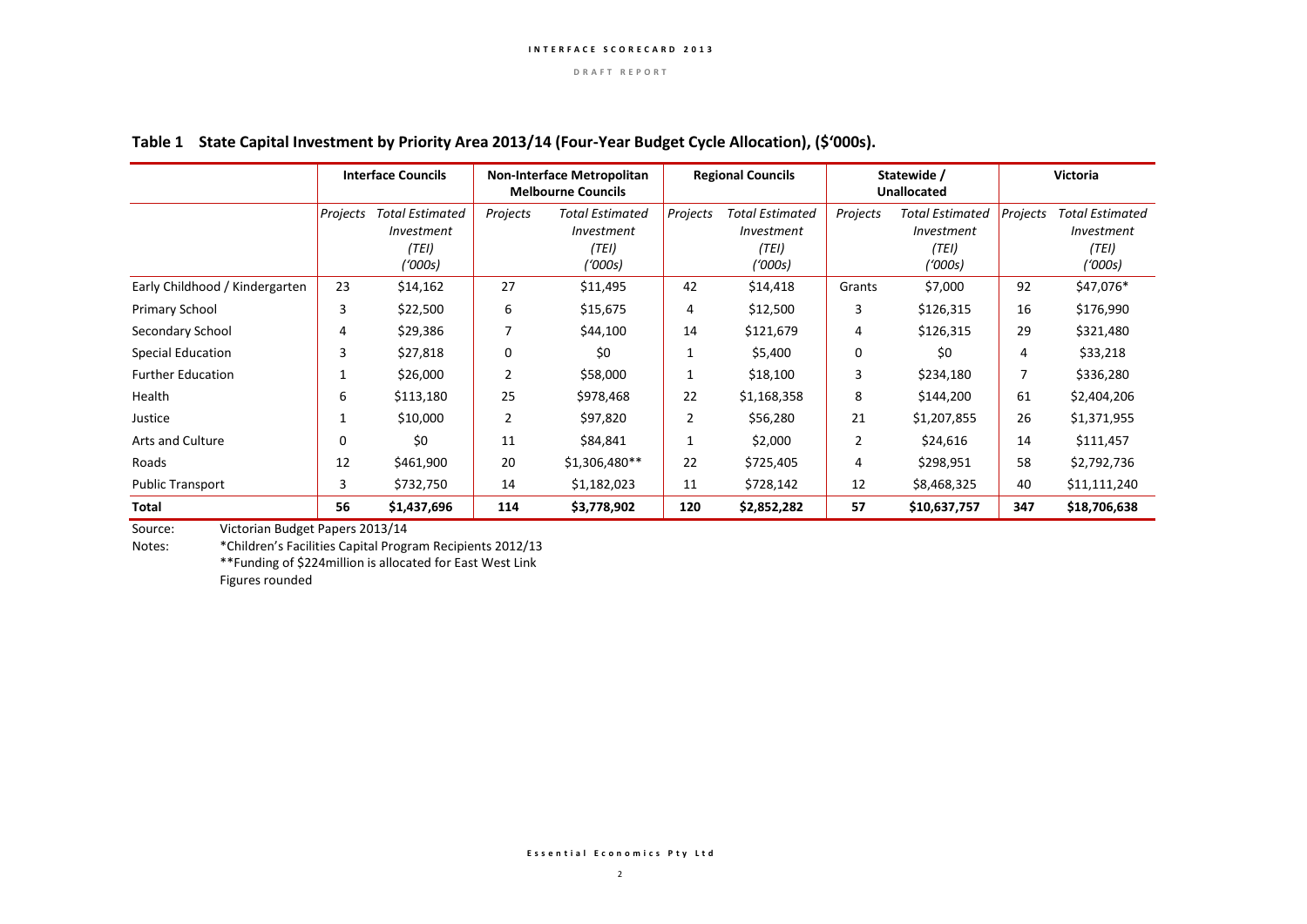**D R A F T R E P O R T**

## **2** BUDGET CYCLICAL INTERFACE FUNDING ESTIMATES V ESTIMATED **INTERFACE REQUIREMENTS**

### *Key Points*

- Over the current 4-year budget period it is estimated that investment of \$1.831 million is required for critical infrastructure (ie early childhood/kindergartens, schools, further education, health and public transport) in the Interface (refer to "One Melbourne or Two' updated report, Essential Economics 2012). Note that while the majority of funding is a State responsibility, funding support is also required from the Federal Government and Councils, while some infrastructure will be provided by the private sector.
- State funding over the 4 years represents approximately \$938 million or 51% of this requirement; therefore, a further \$893 million in investment is required from either unallocated State funding (such as the \$100 million TAFE Structural Adjustment Fund, \$7 million Children's Facilities Capital Program etc) or from non-State funding sources in order to meet the identified needs of Interface communities over this period.
- If funding investment of \$893 million was not forthcoming from these sources, this would potentially lead to a significant undersupply (or lag in provision) in local facilities and services such as primary and secondary schools, TAFE campuses, hospitals, etc, as well as in the critical infrastructure required to support higher levels of public transport usage by interface residents.

A summary of budget allocations against identified service requirements is included in Table 2.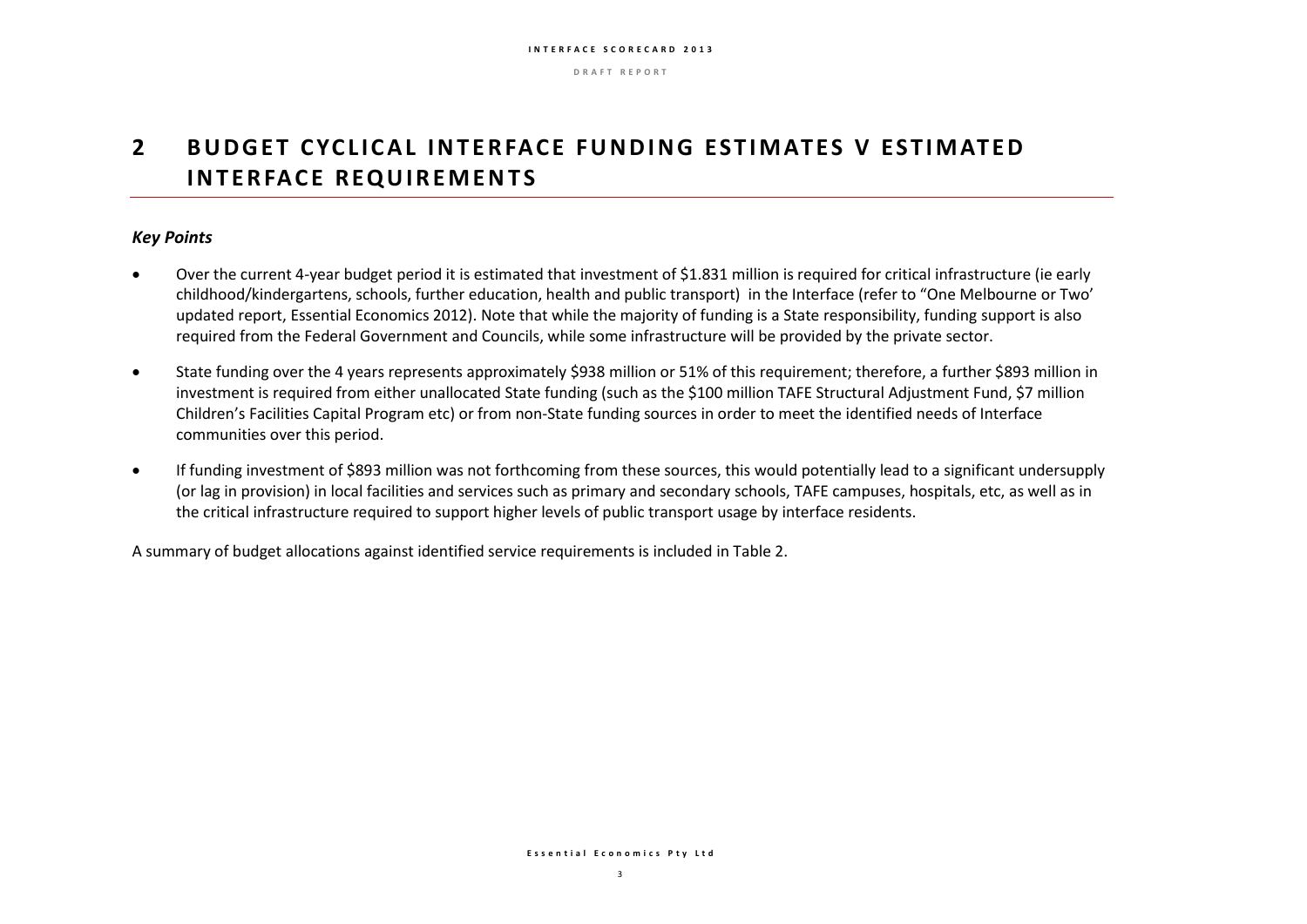#### **Table 2 Budget Cyclical Interface Funding Estimates v Estimated Interface Requirements**

|                                | <b>Estimated 4-Year Funding</b><br><b>Total Estimated</b><br>Investment <sup>(1)</sup> | <b>Estimated 4-Year</b><br>Requirement<br>(All funding sources) <sup>(2)</sup> | <b>Funding Surplus</b><br>/Deficit<br>(All funding sources) | <b>Main Funding</b><br><b>Sources</b> | <b>Potential Under Provision</b><br>(if required funding from all<br>sources is not secured) |
|--------------------------------|----------------------------------------------------------------------------------------|--------------------------------------------------------------------------------|-------------------------------------------------------------|---------------------------------------|----------------------------------------------------------------------------------------------|
| Early Childhood / Kindergarten | \$14.2m                                                                                | \$17.1m                                                                        | $-2.9m$                                                     | State/Federal/Private                 | 340 places/3-4 buildings                                                                     |
| Primary School                 | \$22.5m                                                                                | \$165.1m                                                                       | $-5142.6m$                                                  | State/Private                         | 16,740 places/ 67 primary<br>schools                                                         |
| Secondary School               | \$29.4m                                                                                | \$132.3m                                                                       | $-5102.9m$                                                  | State/Private                         | 10,380 places/20 secondary<br>schools                                                        |
| <b>Further Education</b>       | \$26.0m                                                                                | \$97.1m                                                                        | $-571.1m$                                                   | State                                 | 11,990 places/2-3 TAFE<br>campuses                                                           |
| Health                         | \$113.2m                                                                               | \$291.5m                                                                       | $-5178.3m$                                                  | State/Private                         | 420 beds/4-5 hospitals                                                                       |
| <b>Public Transport</b>        | \$732.8m                                                                               | \$1.127.7m                                                                     | $-5394.9m$                                                  | State/Federal                         | Unable to cater for 8,010<br>new public service users                                        |
| <b>Total</b>                   | \$938.1m                                                                               | \$1,830.8m                                                                     | $-$ \$892.7m                                                |                                       |                                                                                              |

Source: <sup>(1)</sup> Victorian Budget Papers 2013/14, Children's Facilities Capital Program Recipients 2012/13; <sup>(2)</sup> One Melbourne or Two – Implications of Population Growth for Infrastructure and Services in Interface Area, Essential Economics 2012.

Note: Figures rounded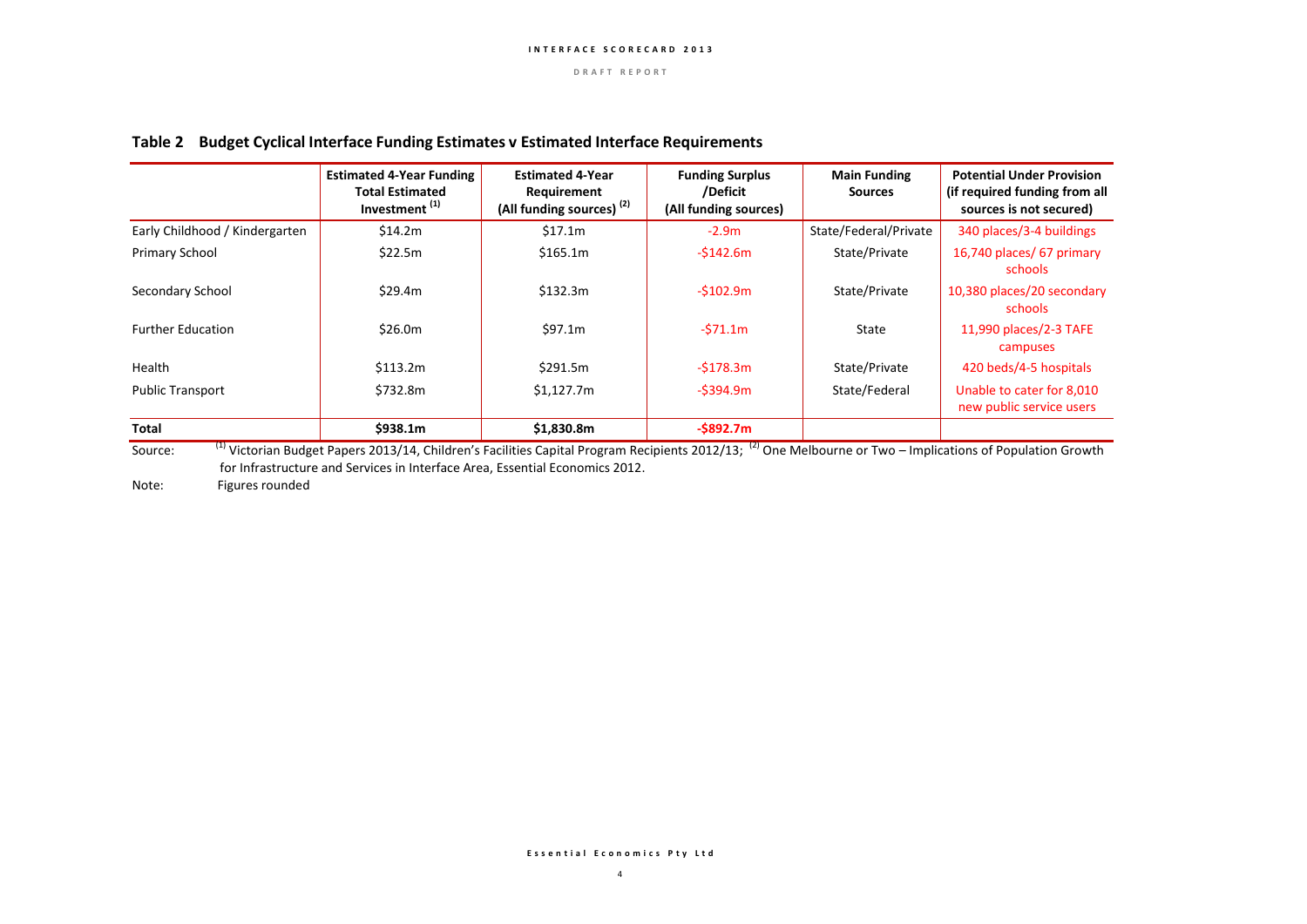**D R A F T R E P O R T**

## **3 BUDGET FUNDING EQUITY SCORECARD**

### *Key Points*

- Interface Councils accommodate approximately 25% of Victoria's population and 33% of Metropolitan Melbourne's population (ABS Estimated Resident Population, June 2012 provisional). Over the past decade, 2003 to 2012, Interface Councils have been responsible for 48% of all State population growth and 51% of all Metropolitan Melbourne population growth.
- Overall, Interface Councils do not receive State funding in proportion to their share of total population numbers or their share of population growth.
- Interface Council areas received 18% of total allocated investment in 2013/14 budget (over 4 years), and this compares to 47% funding for Non -Interface Metropolitan Melbourne Council areas (which accommodate 50% of the State's population and have been responsible for 47% of Victoria's population growth over the past decade), and 35% funding for Regional Council areas (which accommodate 25% of Victoria's population and have been responsible for 5% of Victoria's population growth over the past ten years).
- Interface Councils were allocated 44% of primary school funding, 35% of early childhood / kindergarten funding, 28% of public transport funding and 26% of further education funding.
- Just 5% of State health funding was directed towards interface Councils, and this contrasts to 43% of funding for Non -Interface Metropolitan Melbourne Council areas and 52% for Regional Council areas.
- Interface Councils also received relatively small shares of State roads funding (19%), secondary school funding (15%), and Justice funding (6%), with Regional Councils receiving considerably higher proportions of funding in each of these areas (29%, 62% and 34% respectively).
- When new 2013/14 budget initiatives are considered, Interface areas received approximately \$110 million(1) (or 10% of funding), compared to \$855 million (or 74% of funding) for non-Interface Metropolitan Melbourne areas, and \$190 million (or 16% of funding) for Regional Victoria.

*(1) Note, excludes \$110 of new funding for Port of Hastings development and \$33 million for East Werribee Employment Precinct*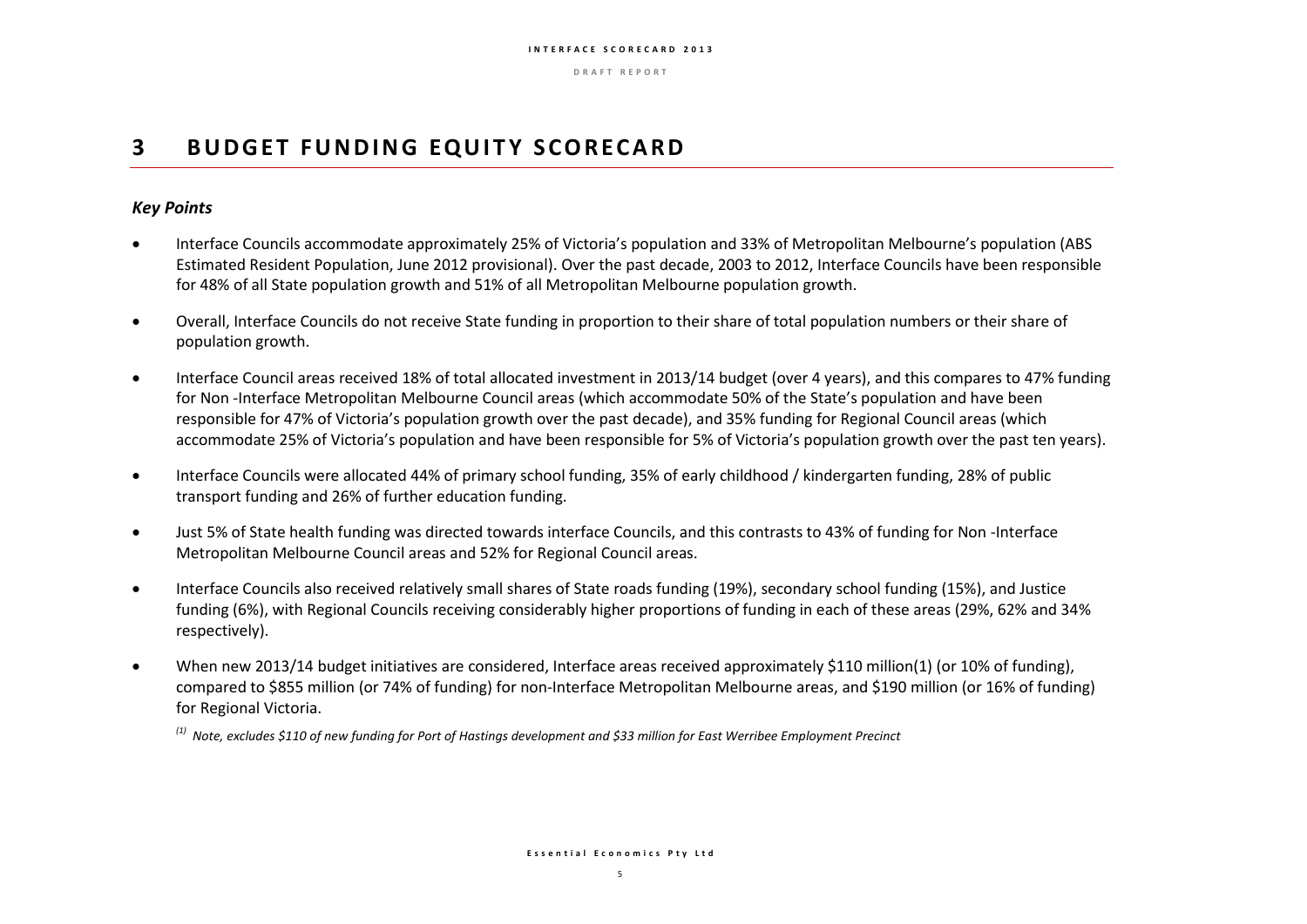State budget allocations by priority area and by geographical location are included in Tables 3 and 4.

#### **Table 3 Budget Funding By Priority Area (existing and new funding)**

|                                                 |                              |                     | <b>Total (Allocated and Unallocated)</b> |                        | <b>Allocated Only</b> |                        |
|-------------------------------------------------|------------------------------|---------------------|------------------------------------------|------------------------|-----------------------|------------------------|
|                                                 | Number of<br><b>Projects</b> | Share of<br>Project | TEI<br>(000s)                            | <b>Share</b><br>of TEI | TEI<br>(000s)         | <b>Share</b><br>of TEI |
| <b>Interface Councils</b>                       | 56                           | 16.1%               | \$1,437,696                              | 7.7%                   | \$1,437,696           | 17.8%                  |
| Non-Interface Metropolitan Melbourne Councils   | 114                          | 32.9%               | \$3,778,902                              | 20.2%                  | \$3,778,902           | 46.8%                  |
| <b>Regional Councils</b>                        | 120                          | 34.6%               | \$2,852,282                              | 15.2%                  | \$2,852,282           | 35.3%                  |
| Statewide / Unallocated / location non-specific | 57                           | 16.4%               | \$10,637,757                             | 56.9%                  | n/a                   | n/a                    |
| Total                                           | 347                          | 100.0%              | \$18,706,638                             | 100.0%                 | \$8,068,881           | 100.0%                 |

Source: Victorian Budget Papers 2012/13; Children's Facilities Capital Program Recipients 2012/13. Figures rounded

#### **Table 4 Budget Funding Equity Scorecard (Allocated Funding Only), by Geographical Area**

|                                 |          | <b>Interface Councils</b> | <b>Non-Interface Metropolitan</b><br><b>Melbourne Councils</b> |            | <b>Regional Councils</b> |                   | Total    |            |
|---------------------------------|----------|---------------------------|----------------------------------------------------------------|------------|--------------------------|-------------------|----------|------------|
|                                 | Projects | <i>Investment</i>         | Projects                                                       | Investment | Projects                 | <i>Investment</i> | Projects | Investment |
| Early Childhood / Kindergarten  | 25.0%    | 35.3%                     | 29.3%                                                          | 28.7%      | 45.7%                    | 36.0%             | 100.0%   | 100.0%     |
| Primary School                  | 23.1%    | 44.4%                     | 46.2%                                                          | 30.9%      | 30.8%                    | 24.7%             | 100.0%   | 100.0%     |
| Secondary School                | 16.0%    | 15.1%                     | 28.0%                                                          | 22.6%      | 56.0%                    | 62.3%             | 100.0%   | 100.0%     |
| <b>Special Education</b>        | 75.0%    | 83.7%                     | $0.0\%$                                                        | $0.0\%$    | 25.0%                    | 16.3%             | 100.0%   | 100.0%     |
| <b>Further Education</b>        | 25.0%    | 25.5%                     | 50.0%                                                          | 56.8%      | 17.7%                    | $0.0\%$           | 100.0%   | 100.0%     |
| Health                          | 11.3%    | 5.0%                      | 47.2%                                                          | 43.3%      | 41.5%                    | 51.7%             | 100.0%   | 100.0%     |
| Justice                         | 20.0%    | 6.1%                      | 40.0%                                                          | 59.6%      | 40.0%                    | 34.3%             | 100.0%   | 100.0%     |
| Arts and Culture                | $0.0\%$  | $0.0\%$                   | 91.7%                                                          | 97.7%      | 8.3%                     | 2.3%              | 100.0%   | 100.0%     |
| Roads                           | 22.2%    | 18.5%                     | 37.0%                                                          | 52.4%      | 40.7%                    | 29.1%             | 100.0%   | 100.0%     |
| Public Transport (Rail and Bus) | 10.7%    | 27.7%                     | 50.0%                                                          | 44.7%      | 39.3%                    | 27.6%             | 100.0%   | 100.0%     |

Source: Victorian Budget Papers 2012/13; Children's Facilities Capital Program Recipients 2012/13.

Figures rounded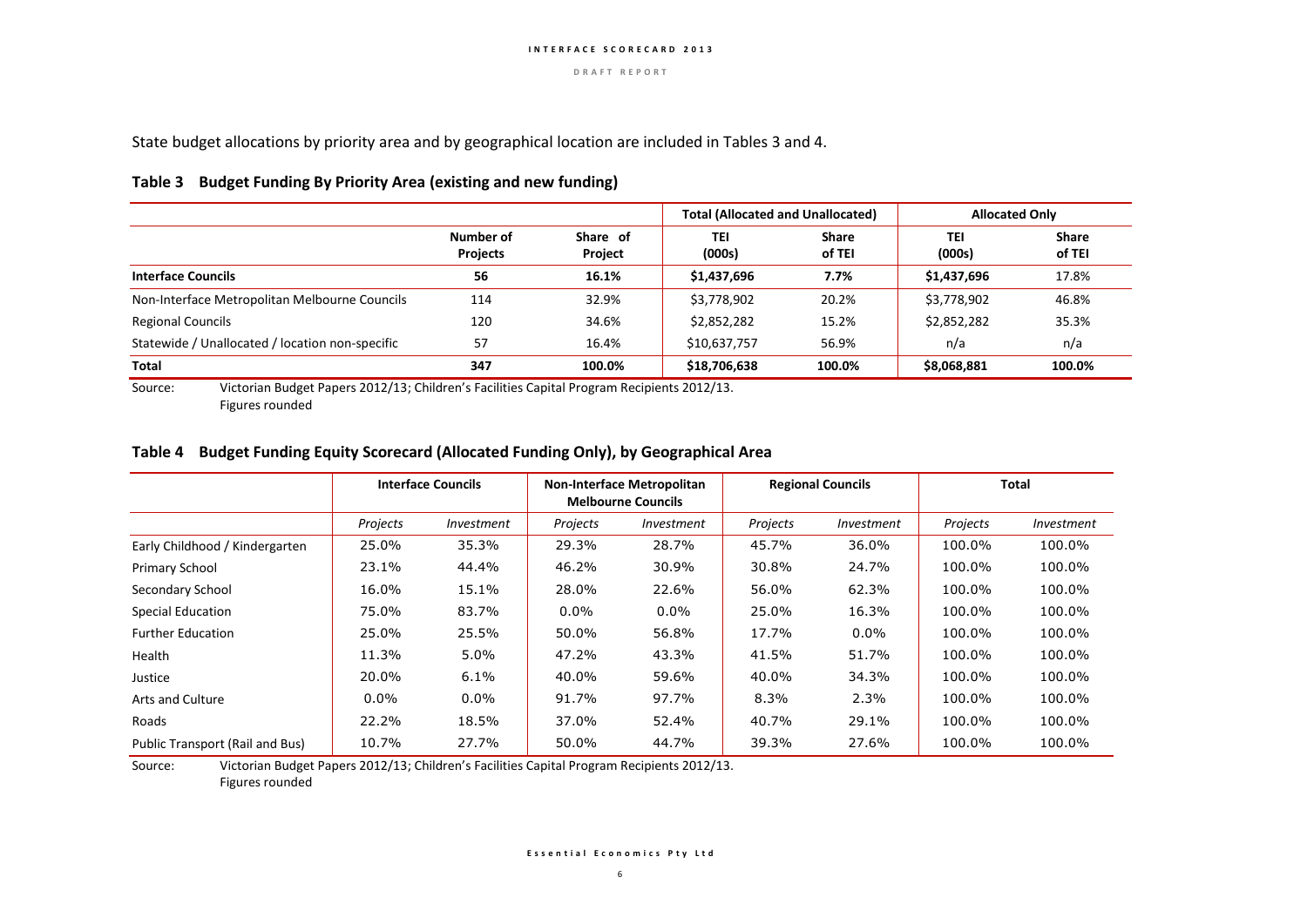**D R A F T R E P O R T**

## **4 E C O N O M I C D E V E LO P M E N T S C O R E C A R D**

### *Key Points*

- The unemployment rate in Interface Council areas (6.0%) remains higher than the rates for Non-Interface Metropolitan Councils(5.2%) and Regional Victoria (5.0%), based on data for December 2012.
- ABS Place of Work data (2011) shows local job provision in Interface Council areas is very low at only 0.51 jobs per workforce participant and this represents a decline in provision from 0.55 jobs per workforce participant in 2006. In contrast, non-Interface Metropolitan Melbourne Council areas continue to provide approximately 1 job per workforce participant, while job provision in Regional Victoria Council areas has improved significantly in recent years, increasing from 0.83 jobs per workforce participant in 2006 to 1.07 jobs per workforce participant in 2011.
- In 2012, Interface Councils secured 26% of all new building investment across the State (down from 30% in 2011) and this equates to \$4.4 billion (down from \$5.4 billion in 2011). This represents a contraction in new building investment of approximately \$1.0 billion (or 19%) over the 12 months. Note that new building investment tends to vary by year due to the 'bulkiness' of certain major investments, and such variations therefore need not necessarily relate to macro-economic conditions.
- The main focus of investment in the Interface Council areas in 2012 was domestic dwelling construction (\$3.4 billion or 78% of all investment); however, this investment was down from \$4.1 billion in 2011, and the Interface's statewide share of investment in the sector fell from 40% in 2011 to 36% in 2012.
- While the Interface's statewide share of retail investment remained constant over the past 12 months (36%, with total value increasing from \$246 m to \$269m), commercial investment declined sharply from \$237m in 2001 to \$103m in 2012, with a corresponding decline in statewide share from 31% to 14% over the period.
- In 2012 the Interface Councils again secured a relatively small proportion of State investment in the areas of hospital/healthcare (13%, down from 17% in 2011), public buildings(23%, up from 20% in 2011), and industrial facilities(21%, down from 23% in 2011).

Employment and building investment data are included in Table 4 and Figure 1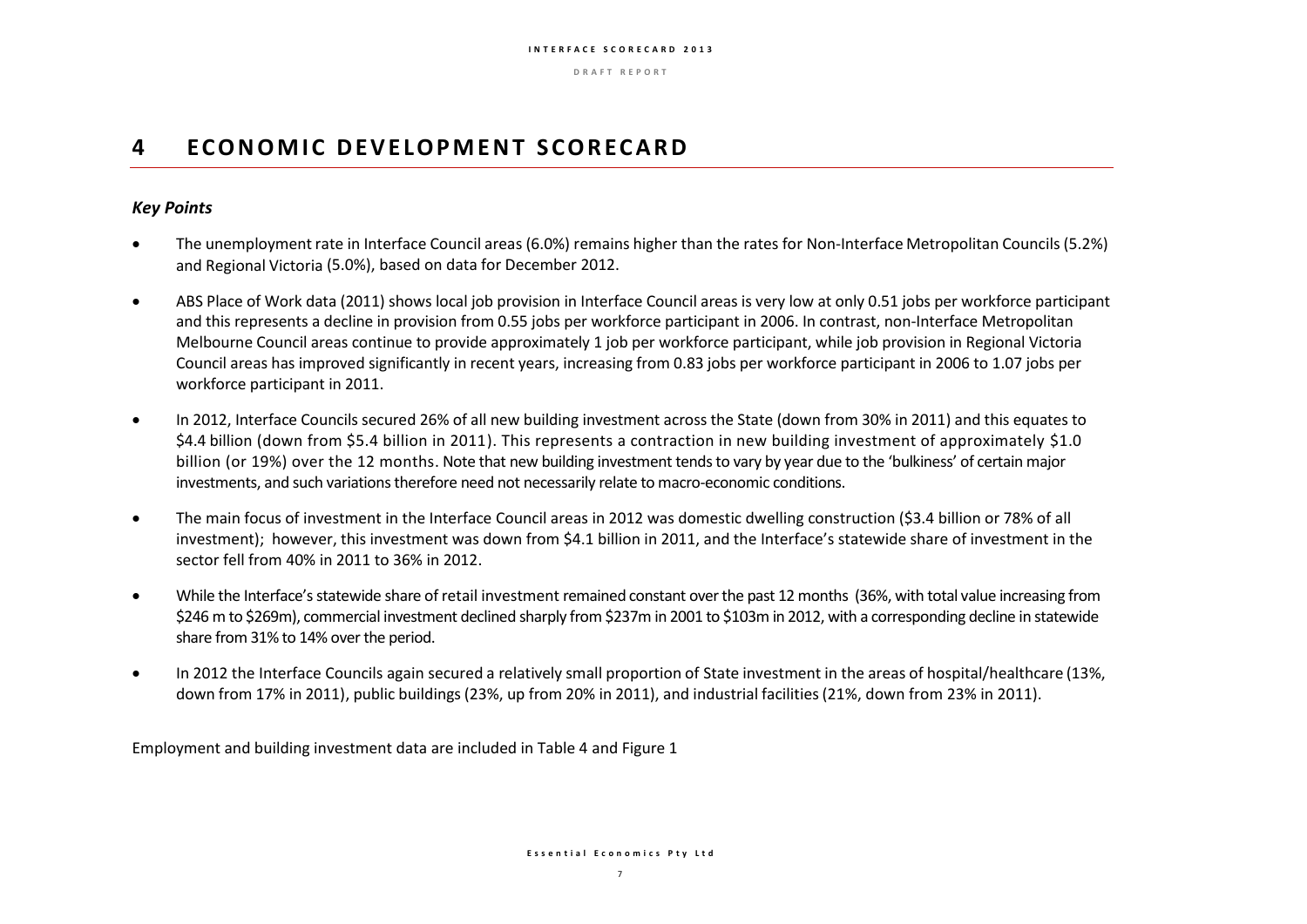### **Table 4 Economic Development Scorecard**

|                                                         | Interface                              | <b>Non-Interface</b>         | Regional                     |  |  |  |  |  |
|---------------------------------------------------------|----------------------------------------|------------------------------|------------------------------|--|--|--|--|--|
|                                                         | <b>Councils</b>                        | <b>Councils</b>              | <b>Councils</b>              |  |  |  |  |  |
| <b>Employment</b>                                       |                                        |                              |                              |  |  |  |  |  |
| Unemployment Rate (December 2012) $\frac{(1)}{(1)}$     | 6.0%                                   | 5.2%                         | 5.7%                         |  |  |  |  |  |
| Unemployment Rate (March 2012)                          | 5.8%                                   | 5.0%                         | 5.3%                         |  |  |  |  |  |
| <b>Employment Self-Sufficiency Rate (2011)</b> $^{(3)}$ | 0.51 jobs provided                     | 0.98 jobs provided           | 1.07 jobs provided           |  |  |  |  |  |
|                                                         | per labour force participant           | per labour force participant | per labour force participant |  |  |  |  |  |
| Employment Self-Sufficiency Rate (2006) <sup>(4)</sup>  | 0.55 jobs provided                     | 1.00 jobs provided           | 0.83 jobs provided           |  |  |  |  |  |
|                                                         | per labour force participant           | per labour force participant | per labour force participant |  |  |  |  |  |
|                                                         | New Building Investment <sup>(5)</sup> |                              |                              |  |  |  |  |  |
| Domestic (value) 2012                                   | \$3,423m                               | \$3,199m                     | \$2,845m                     |  |  |  |  |  |
| <b>% 2012</b>                                           | 36%                                    | 34%                          | 30%                          |  |  |  |  |  |
| Domestic (value) 2011                                   | \$4,137m                               | \$3,238m                     | \$2,994m                     |  |  |  |  |  |
| <b>%2011</b>                                            | 40%                                    | 31%                          | 29%                          |  |  |  |  |  |
| Residential (value) 2012                                | \$53m                                  | \$2,799m                     | \$129m                       |  |  |  |  |  |
| <b>% 2012</b>                                           | 2%                                     | 94%                          | 4%                           |  |  |  |  |  |
| Residential (value) 2011                                | \$103m                                 | \$3,202m                     | \$108m                       |  |  |  |  |  |
| <b>%2011</b>                                            | 3%                                     | 94%                          | 3%                           |  |  |  |  |  |
| Commercial (value) 2012                                 | \$237m                                 | \$1,214m                     | \$191m                       |  |  |  |  |  |
| <b>% 2012</b>                                           | 14%                                    | 74%                          | 12%                          |  |  |  |  |  |
| Commercial (value) 2011                                 | \$538m                                 | \$968m                       | \$233m                       |  |  |  |  |  |
| <b>%2011</b>                                            | 31%                                    | 56%                          | 13%                          |  |  |  |  |  |
| Hospital/Healthcare (value) 2012                        | \$65m                                  | \$296m                       | \$137m                       |  |  |  |  |  |
| <b>% 2012</b>                                           | 13%                                    | 59%                          | 28%                          |  |  |  |  |  |
| Hospital/Healthcare (value) 201                         | \$32m                                  | \$106m                       | \$47m                        |  |  |  |  |  |
| <b>%201</b>                                             | 17%                                    | 57%                          | 25%                          |  |  |  |  |  |

**E s s e n t i a l E c o n o m i c s P t y L t d**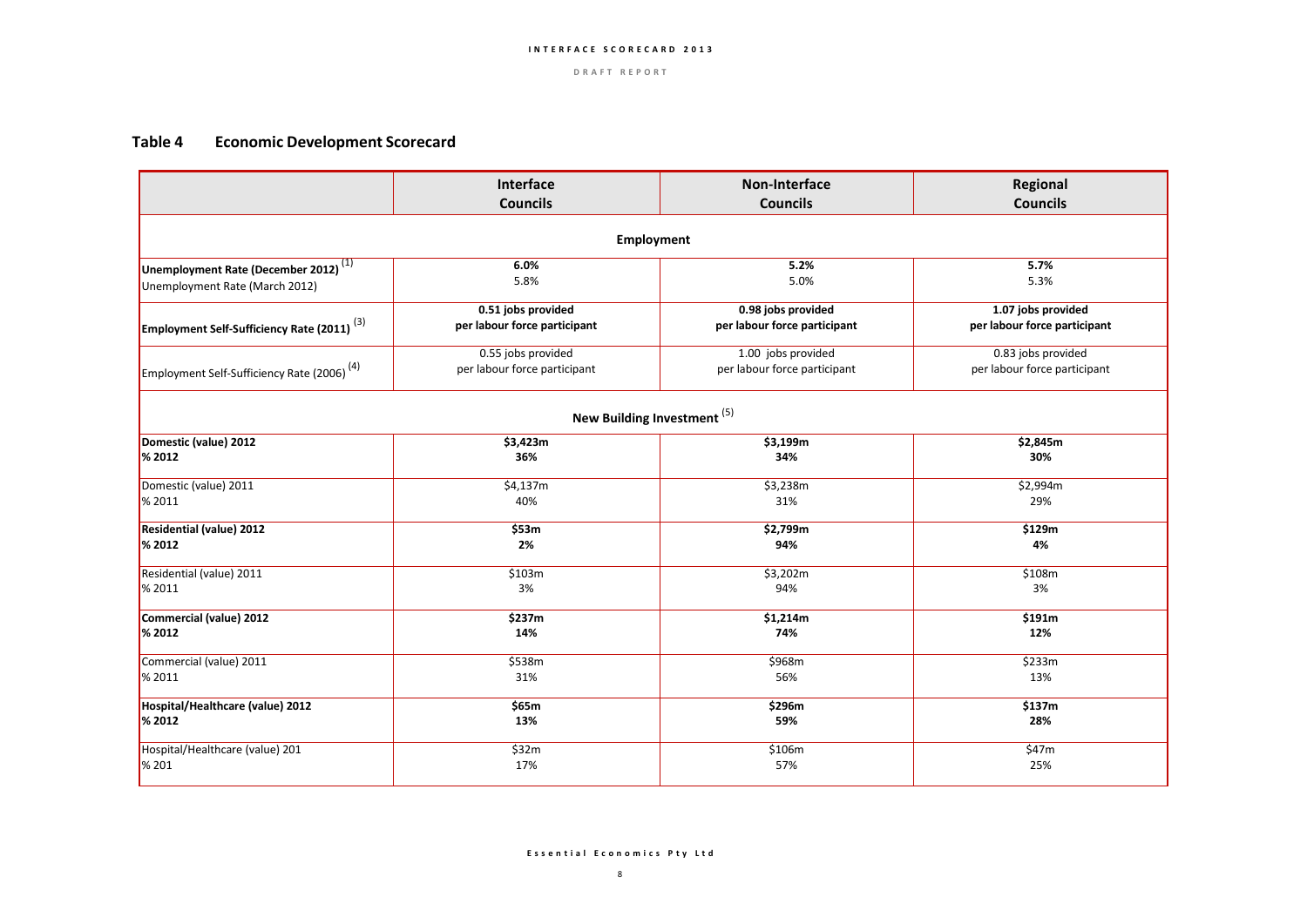#### **D R A F T R E P O R T**

|                               | Interface<br><b>Councils</b> | Non-Interface<br><b>Councils</b> | Regional<br><b>Councils</b> |
|-------------------------------|------------------------------|----------------------------------|-----------------------------|
|                               |                              |                                  |                             |
| Industrial (value) 2012       | \$88m                        | \$231m                           | \$103m                      |
| <b>% 2012</b>                 | 21%                          | 55%                              | 24%                         |
| Industrial (value) 2011       | \$85m                        | \$176m                           | \$115m                      |
| <b>%2011</b>                  | 23%                          | 47%                              | 31%                         |
| Public Buildings (value) 2012 | \$259m                       | \$589m                           | \$302m                      |
| <b>% 2012</b>                 | 23%                          | 51%                              | 26%                         |
| Public Buildings (value) 2011 | \$283m                       | \$797m                           | \$355m                      |
| $\frac{8}{2011}$              | 20%                          | 56%                              | 25%                         |
| Retail (value) 2012           | \$269m                       | \$358m                           | \$129m                      |
| <b>% 2012</b>                 | 36%                          | 47%                              | 17%                         |
| Retail (value) 2011           | \$246m                       | \$332m                           | \$107m                      |
| <b>%2011</b>                  | 36%                          | 48%                              | 16%                         |
| Total (all) 2012              | \$4,394m                     | \$8,686m                         | \$3,836m                    |
|                               | 26%                          | 51%                              | 23%                         |
| Total (all) 2011              | \$5,424m                     | \$8,819m                         | \$3,959m                    |
|                               | 30%                          | 48%                              | 22%                         |

Source: <sup>(1)</sup> DEEWR Small Area Labour Markets (March and December 2012); <sup>(2)</sup> ABS Place of Work (2011); <sup>(3)</sup> ABS Journey to Work (2006); <sup>(4)</sup> Building Commission of Victoria –Pulse database.

Note: Figures rounded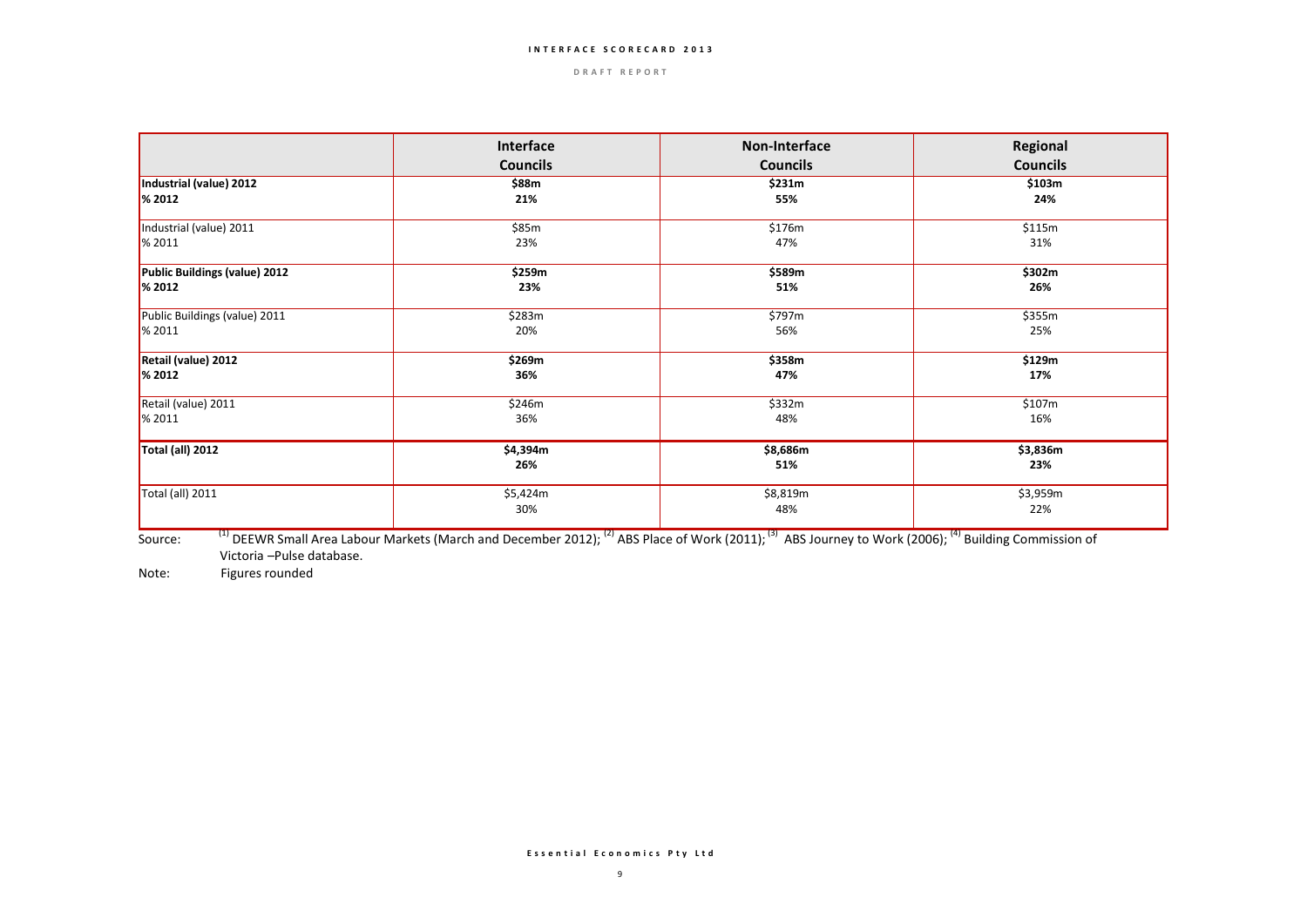**D R A F T R E P O R T**





Source: Building Commission of Victoria

Note: Figures rounded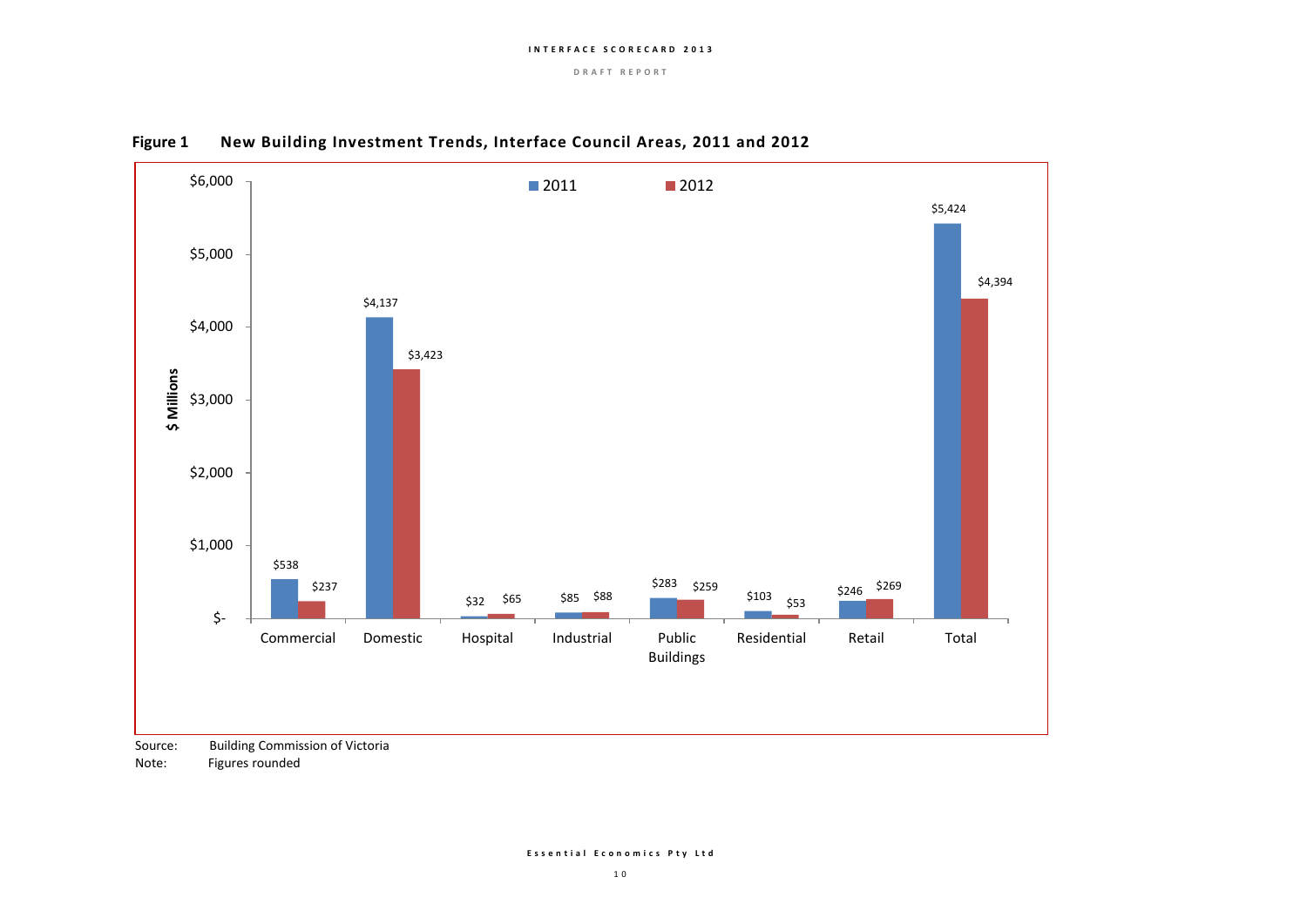## **5 EARLY CHILDHOOD / KINDERGARTEN SCORECARD**

#### **Table 5 Early Childhood / Kindergarten Scorecard**

|                                                                      | Projects | Share of<br>Total | TEI          | Share of<br>TEI |  |  |  |  |
|----------------------------------------------------------------------|----------|-------------------|--------------|-----------------|--|--|--|--|
| <b>Interface</b>                                                     | 23       | 25.0%             | \$14,162,238 | 30.1%           |  |  |  |  |
| Non-Interface Metropolitan Melbourne                                 | 27       | 29.3%             | \$11,495,362 | 24.4%           |  |  |  |  |
| Regional Victoria                                                    | 42       | 45.7%             | \$14,418,381 | 30.6%           |  |  |  |  |
| Statewide / Unallocated / location non-specific                      |          | $0.0\%$           | \$7,000,000  | 14.9%           |  |  |  |  |
| <b>Total</b>                                                         | 92       | 100.0%            | \$47,075,981 | 100.0%          |  |  |  |  |
| Children's Facilities Capital Program Recipients 2012/13<br>Sources: |          |                   |              |                 |  |  |  |  |

Note: Figures rounded

#### **Funded Interface Projects**

- *Chirnside Park Integrated Children's Centre (Chirnside Park): \$1,383,060 (new funding)*
- *Doreen South Primary School and Early Learning Centre (Doreen): \$1,500,000 (new funding)*
- *Lyndarum Family and Children's Centre (Epping North): \$1,500,000 (new funding)*
- *Atherstone Children's and Community Centre (Melton South): \$1,500,000 (new funding)*
- *Saltwater Promenade‐ Community Centre (Point Cook): \$1,500,000 (new funding)*
- *Rivercrest Early Learning Centre (Clyde North): \$600,000 (new funding)*
- *Aurora Community Centre (Epping North): \$600,000 (new funding)*
- *Bethal Primary School and Kindergarten (Meadow Heights): \$530,000 (new funding)*
- *Renaissance Rise Family and Community Centre (Mernda): \$600,000 (new funding)*
- *Bentons Square Community Centre (Mornington): \$600,000 (new funding)*

**E s s e n t i a l E c o n o m i c s P t y L t d**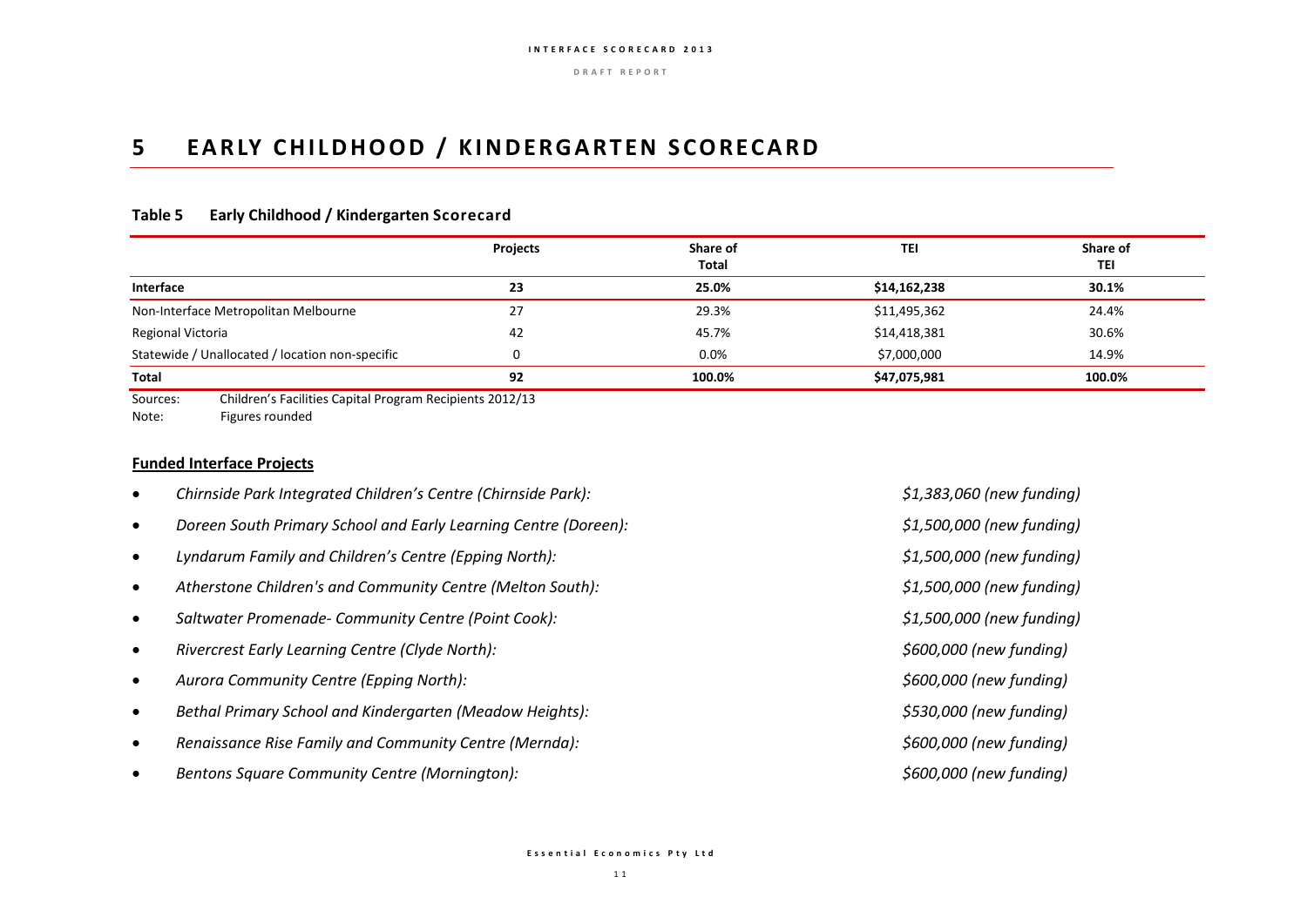#### **D R A F T R E P O R T**

| St Clare's Early Learning Centre (Officer):                                   | \$600,000 (new funding)  |
|-------------------------------------------------------------------------------|--------------------------|
| Attwood Child Care Centre & Kindergarten (Attwood):                           | \$297,000 (new funding)  |
| Malcolm Creek Children's Centre (Craigieburn):                                | \$300,000 (new funding)  |
| Upfield Kindergarten (Dallas):                                                | \$300,000 (new funding)  |
| Coniston Street Family Centre – Diamond Creek East Preschool (Diamond Creek): | $$150,000$ (new funding) |
| Dromana Early Learning Centre & Kindergarten (Dromana):                       | \$300,000 (new funding)  |
| Meruka Child Care (Eltham):                                                   | \$175,000 (new funding)  |
| Bradford Avenue Preschool (Greenvale):                                        | \$300,000 (new funding)  |
| Westbourne Education Services Early Learning Centre (Truganina):              | \$300,000 (new funding)  |
| Wallan Kindergarten (Wallan):                                                 | \$300,000 (new funding)  |
| Wellington St Kindergarten (Wallan):                                          | \$227,178 (new funding)  |
| Wandong Kindergarten (Wandong):                                               | \$300,000 (new funding)  |
| Yarrambat /Plenty Preschool (Yarrambat):                                      | \$300,000 (new funding)  |

#### **E s s e n t i a l E c o n o m i c s P t y L t d**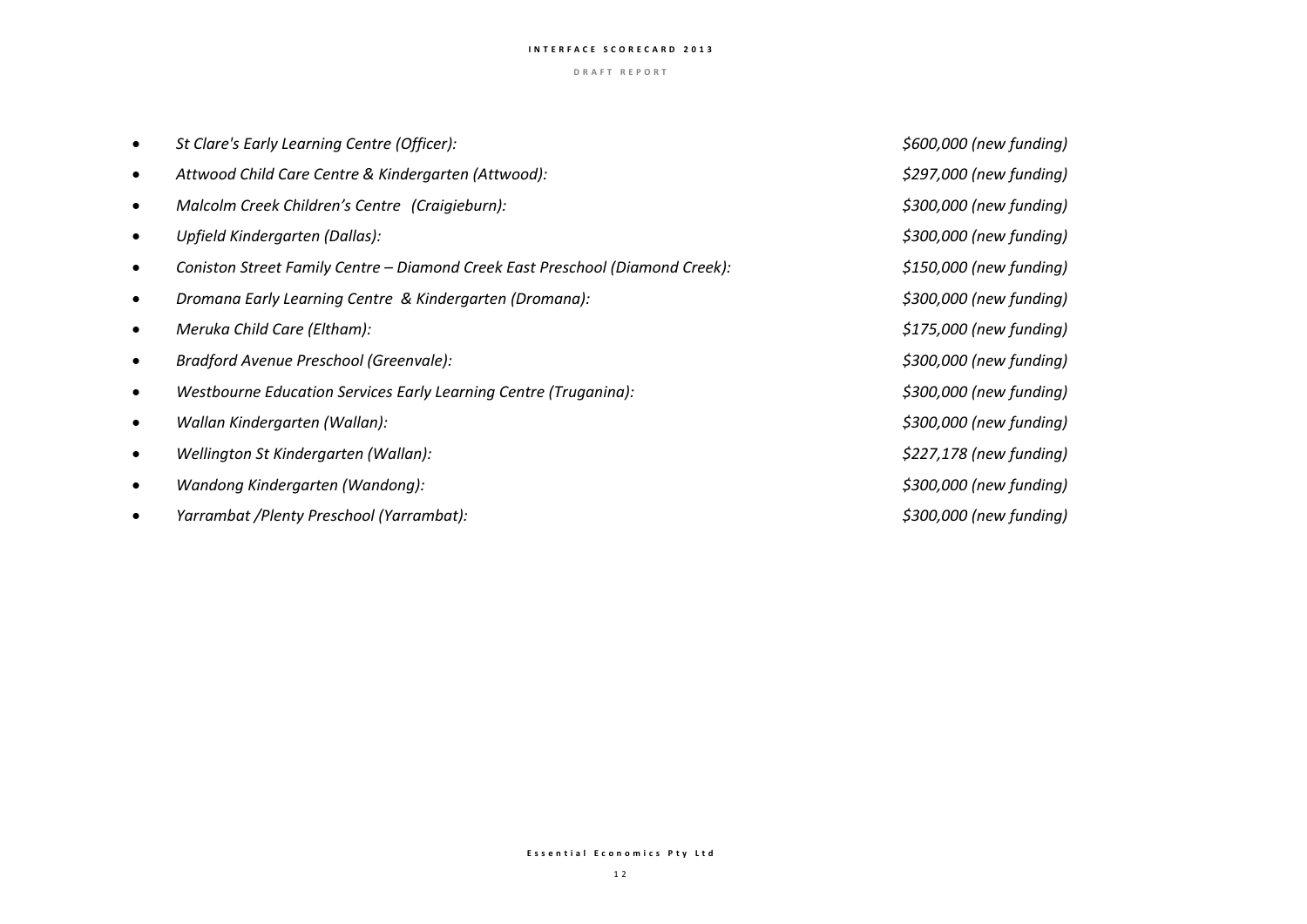**D R A F T R E P O R T**

## **6 PRIMARY SCHOOL FUNDING SCORECARD**

|                                                    | Projects | Share of<br>Total | TEI       | Share of<br><b>TEI</b> |
|----------------------------------------------------|----------|-------------------|-----------|------------------------|
|                                                    |          |                   | (000s)    |                        |
| Interface                                          |          | 18.8%             | \$22,500  | 12.7%                  |
| Non-Interface Metropolitan<br>Melbourne            | 6        | 37.5%             | \$15,675  | 8.9%                   |
| Regional Victoria                                  | 4        | 25.0%             | \$12,500  | 7.1%                   |
| Statewide / Unallocated /<br>location non-specific |          | 18.8%             | \$126,315 | 71.4%                  |
| Total                                              | 16       | 100.0%            | \$176,990 | 100.0%                 |

#### **Table 6 Primary School Funding Scorecard**

Note: Figures rounded

#### **Funded Interface Projects**

- Doreen South Primary School new school construct new primary school including classrooms, music, art, gymnasium, administration and amenities (Doreen): TEI \$10.0 million (existing funding)
- Point Cook South-East P–9 new school construction of new P–9 school stage 1 (Point Cook):

TEI \$10.0 million (existing funding)

 Wandin Yallock Primary School – modernisation – construction of new learning areas, and refurbishment of administration and amenities – Stage 2 (Wandin North): TEI \$2.5 million (existing funding)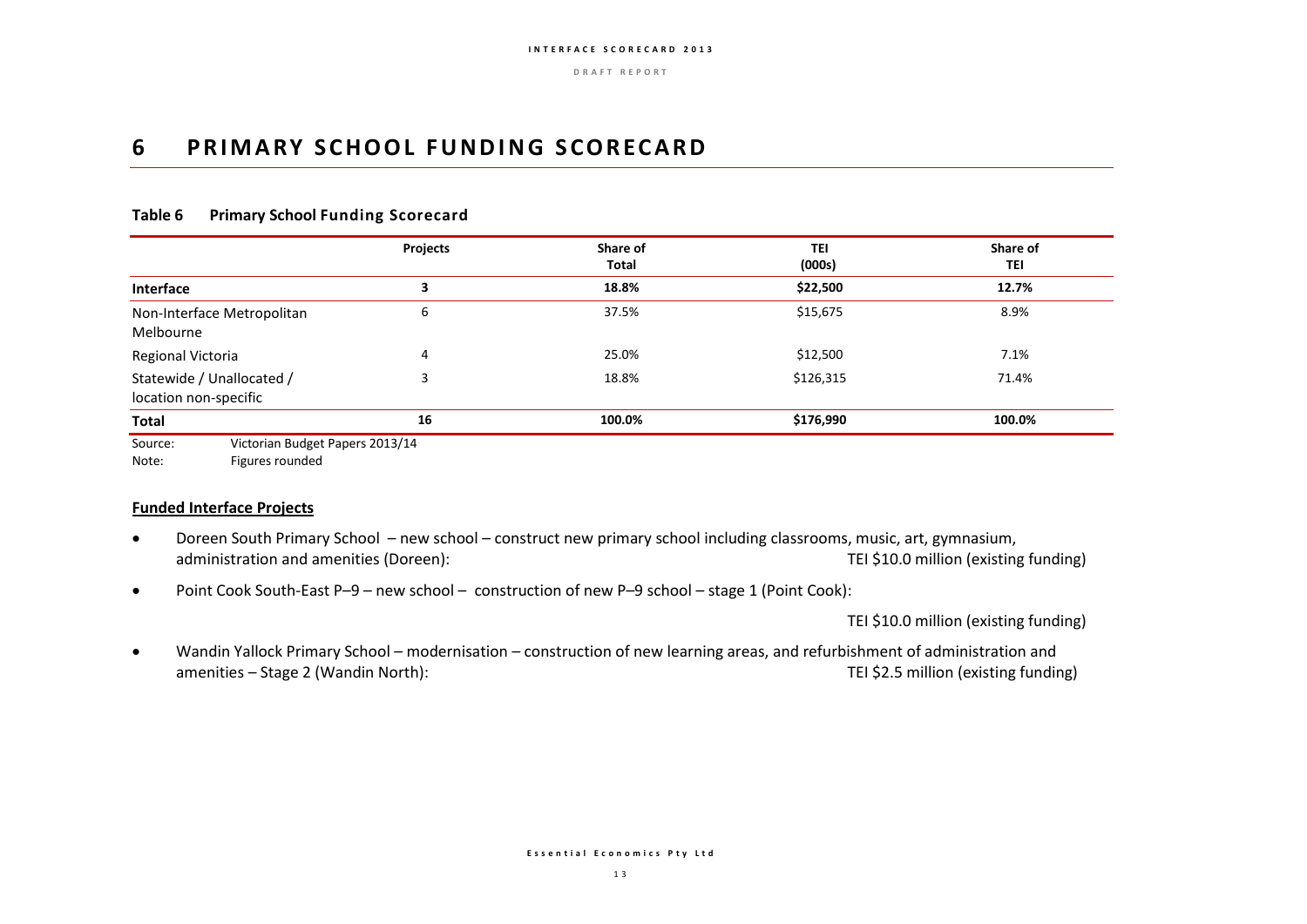## **7 S E C O N DA R Y S C H O O L F U ND I N G S C O R E C AR D**

#### **Table 7 Secondary School Funding Scorecard**

|                                                 | Projects | Share of<br>Total | TEI<br>(000s) | Share of<br>TEI |
|-------------------------------------------------|----------|-------------------|---------------|-----------------|
| Interface                                       |          | 13.8%             | \$29,386      | 9.1%            |
| Non-Interface Metropolitan Melbourne            |          | 24.1%             | \$44,100      | 13.7%           |
| Regional Victoria                               | 14       | 48.3%             | \$121,679     | 37.8%           |
| Statewide / Unallocated / location non-specific |          | 13.8%             | \$126,315     | 39.3%           |
| Total                                           | 29       | 100.0%            | \$321,480     | 100.0%          |

Source: Victorian Budget Papers 2013/14 Note: Figures rounded

**Funded Interface Projects**

School EducationGalvin Park Secondary College – modernisation, refurbishment and enhancement of school facilities (Werribee):

TEI \$14.0 million (existing funding)

- Laverton P–12 College regeneration stage 3 construction of new gymnasium, completion of external works and demolition to enable construction of co-located autistic facility (Laverton): TEI \$4.0 million (existing funding)
- Officer Secondary College new school planning (Officer): TEI \$2.0 million (existing funding)
- Pembroke Secondary College modernisation, redevelopment including new classrooms, specialist facilities, canteen and amenities Stage 2 (Mooroolbark): TEI \$9.4 million (existing funding)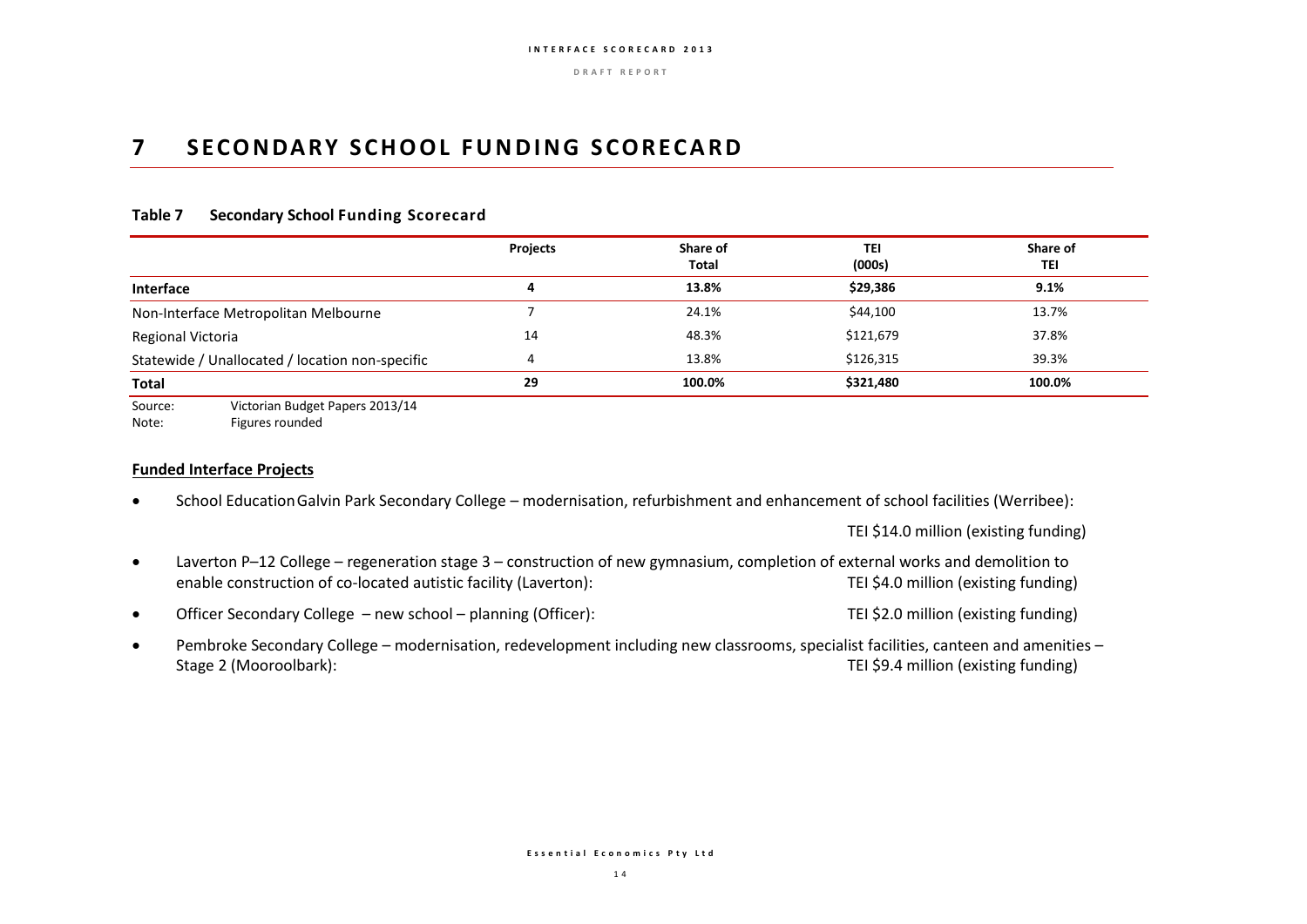## **8** SPECIAL EDUCATION FUNDING SCORECARD

### **Table 8 Special Education Funding Scorecard**

|                                                 | <b>Projects</b> | Share of<br><b>Total</b> | TEI<br>(000s) | Share of<br>TEI |
|-------------------------------------------------|-----------------|--------------------------|---------------|-----------------|
| <b>Interface</b>                                |                 | 75.0%                    | \$27,818      | 83.7%           |
| Non-Interface Metropolitan Melbourne            |                 | 0.0%                     | \$0           | 0.0%            |
| Regional Victoria                               |                 | 25.0%                    | \$5,400       | 16.3%           |
| Statewide / Unallocated / location non-specific | 0               | 0.0%                     | \$0           | 0.0%            |
| <b>Total</b>                                    | 4               | 100.0%                   | \$33,218      | 100.0%          |

Source: Victorian Budget Papers 2013/14 Note: Figures rounded

#### **Funded Interface Projects**

Hume Valley School – completion of redevelopment of facilities including performing arts (Broadmeadows):

TEI \$8.8 million (existing funding)

- Officer Special School new School new special school construction (Officer): TEI \$15.0 million (existing funding)
- Western region autistic facility new facility commence construction of P–12 autistic school, co-located at Laverton P–12 College site (Laverton): TEI \$4.0million (existing funding)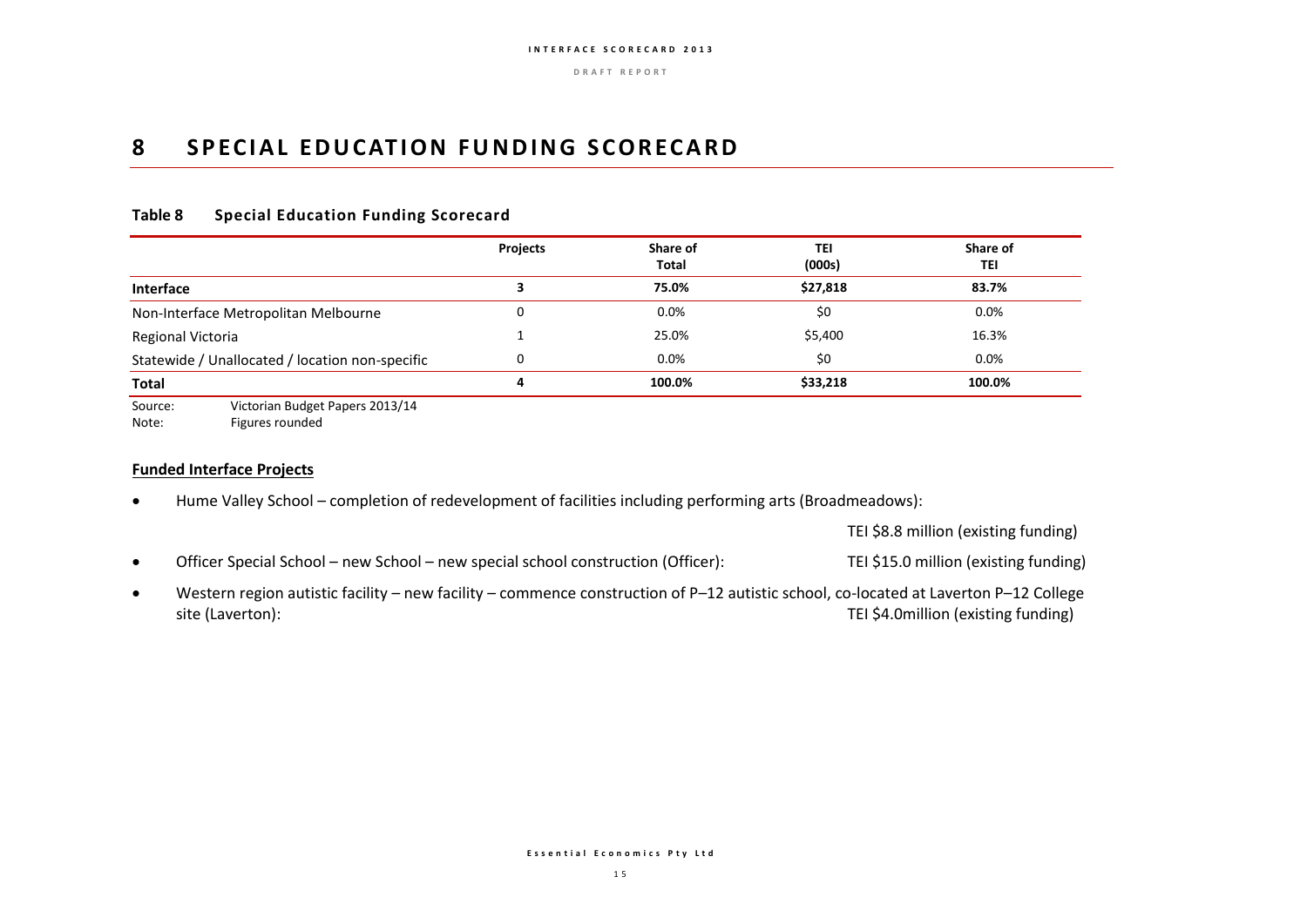## **9 FURTHER EDUCATION FUNDING SCORECARD**

### **Table 9 Further Education Funding Scorecard**

|                                                 | <b>Projects</b> | Share of<br>Total | TEI<br>(000s) | Share of<br>TEI |
|-------------------------------------------------|-----------------|-------------------|---------------|-----------------|
| <b>Interface</b>                                |                 | 14.3%             | \$26,000      | 7.7%            |
| Non-Interface Metropolitan Melbourne            |                 | 28.6%             | \$58,000      | 17.2%           |
| Regional Victoria                               |                 | 14.3%             | \$18,100      | 5.4%            |
| Statewide / Unallocated / location non-specific |                 | 42.9%             | \$234,180     | 69.6%           |
| <b>Total</b>                                    |                 | 100.0%            | \$336,280     | 100.0%          |
| Victorian Budget Baners 2012/14<br>$C_{011}$    |                 |                   |               |                 |

Source: Victorian Budget Papers 2013/14 Note: Figures rounded

#### **Funded Interface Projects**

• Chisholm Institute of TAFE – new facility – Berwick Trade Careers Centre (Berwick) TEI: \$26.0 million (existing funding)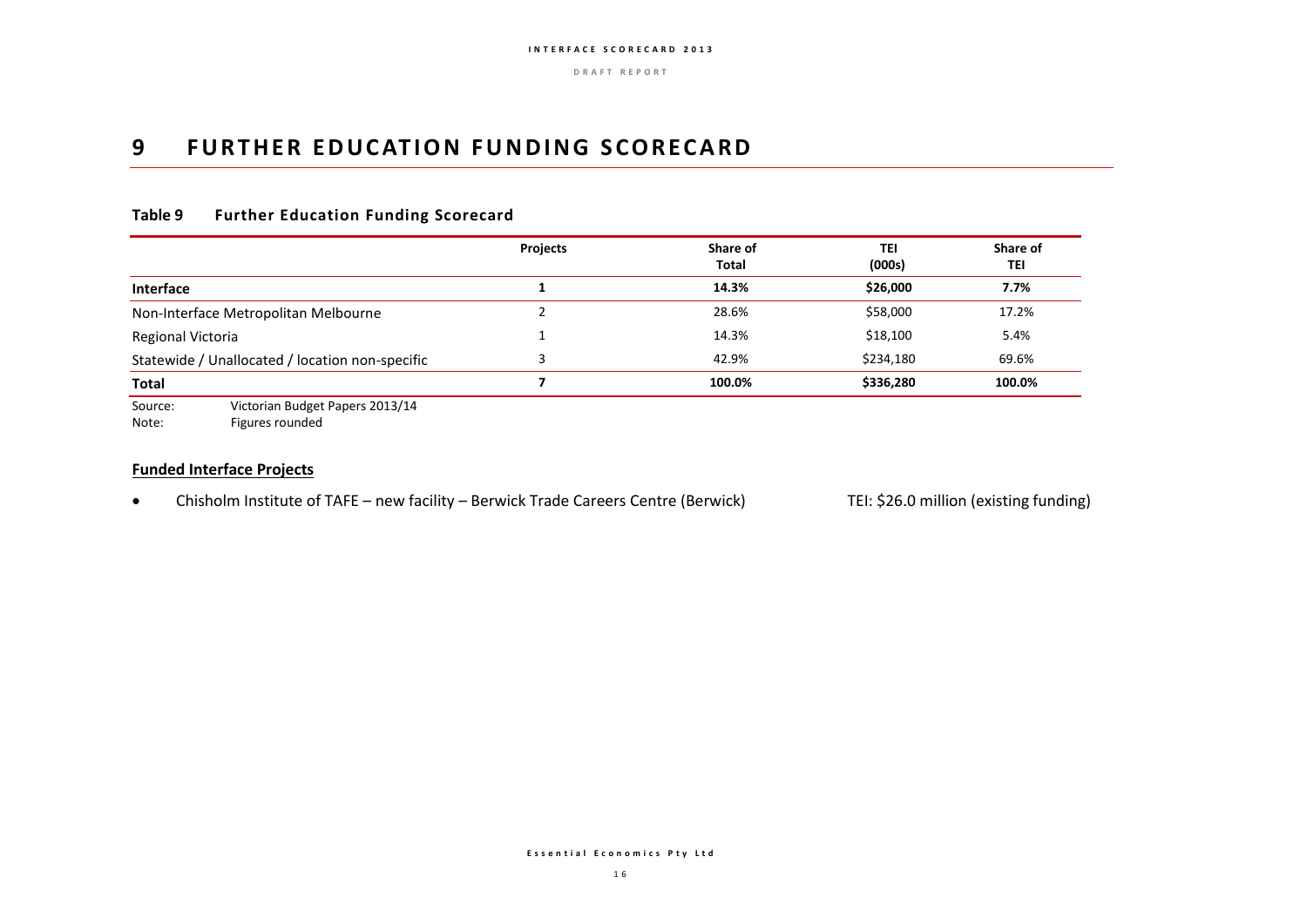### **10 HEALTH FUNDING SCORECARD**

### **Table 10 Health Funding Scorecard**

|                                                 | Projects | Share of<br><b>Total</b> | <b>TEI</b><br>(000s) | Share of<br>TEI |
|-------------------------------------------------|----------|--------------------------|----------------------|-----------------|
| <b>Interface</b>                                |          | 9.8%                     | \$113,180            | 4.7%            |
| Non-Interface Metropolitan Melbourne            | 25       | 41.0%                    | \$978,468            | 40.7%           |
| Regional Victoria                               | 22       | 36.1%                    | \$1,168,358          | 48.6%           |
| Statewide / Unallocated / location non-specific |          | 13.1%                    | \$144,200            | 6.0%            |
| Total                                           | 61       | 100.0%                   | \$2,404,206          | 100.0%          |
| Victorian Rudget Daners 2013/14<br>Source:      |          |                          |                      |                 |

Source: Victorian Budget Papers 2013/14 Note: Figures rounded

#### **Funded Interface Projects**

- *Northern Hospital Inpatient Capacity Expansion Epping (Epping): TEI \$29.0 million (new funding)*
- *Werribee Mercy Hospital mental health expansion (Werribee): TEI \$34.7 million (new funding)*
- Kilmore and District Hospital redevelopment (Kilmore): TEI \$20.0 million (existing funding)
- Healesville Hospital upgrade (Healesville): TEI \$3.0 million (existing funding)
- Northern Hospital emergency expansion (Epping): TEI \$24.5 million (existing funding)
- Seymour Hospital chemotherapy chairs (Seymour): TEI \$2.0 million (existing funding)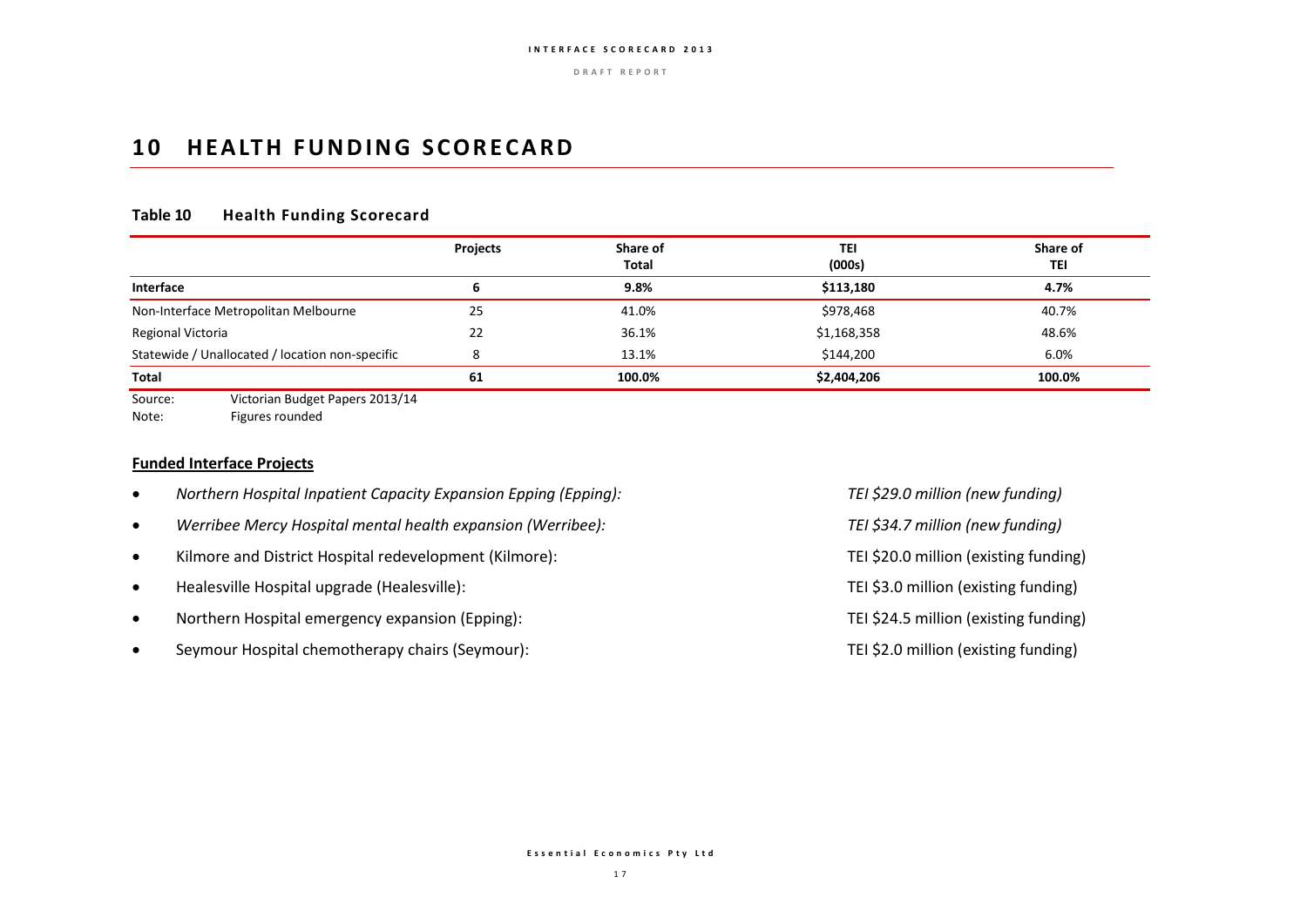## **11 JUSTICE FUNDING SCORECARD**

### **Table 11 Justice Funding Scorecard**

|                                                 | <b>Projects</b> | Share of<br><b>Total</b> | <b>TEI</b><br>(000) | Share of<br>TEI |
|-------------------------------------------------|-----------------|--------------------------|---------------------|-----------------|
| <b>Interface</b>                                |                 | 3.8%                     | \$10,000            | 0.7%            |
| Non-Interface Metropolitan Melbourne            |                 | 7.7%                     | \$97,820            | 7.1%            |
| Regional Victoria                               |                 | 7.7%                     | \$56,280            | 4.1%            |
| Statewide / Unallocated / location non-specific | 21              | 80.8%                    | \$1,207,855         | 88.0%           |
| <b>Total</b>                                    | 26              | 100.0%                   | \$1,371,955         | 100.0%          |

Source: Victorian Budget Papers 2013/14

Note: Figures rounded

#### **Funded Interface Project**

New Children's Court at Broadmeadows (Broadmeadows): TEI \$10.0 million (existing funding)

**E s s e n t i a l E c o n o m i c s P t y L t d**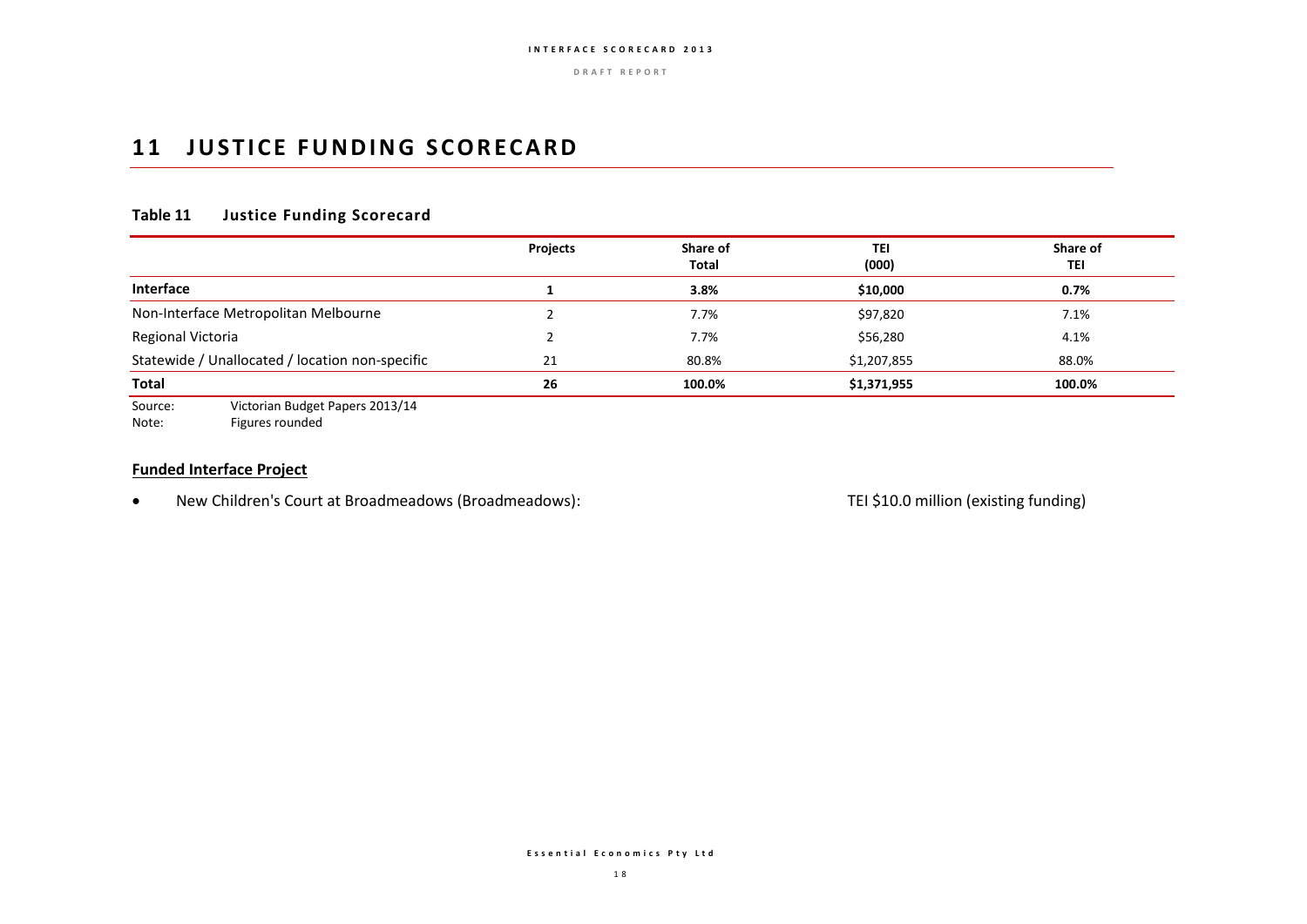## 12 ARTS AND CULTURAL FACILITIES

### **Table 12 Arts and Cultural Funding Scorecard**

|                                                 | Projects | Share of<br>Total | TEI<br>(000s) | Share of<br>TEI |
|-------------------------------------------------|----------|-------------------|---------------|-----------------|
| Interface                                       | 0        | 0.0%              | 0             | 0.0%            |
| Non-Interface Metropolitan Melbourne            | 11       | 78.6%             | \$84,841      | 76.1%           |
| Regional Victoria                               |          | 7.1%              | \$2,000       | 1.8%            |
| Statewide / Unallocated / location non-specific |          | 14.8%             | \$24,616      | 22.1%           |
| Total                                           | 14       | 100.%             | \$111,457     | 100.0%          |

Source: Victorian Budget Papers 2013/14

Notes: Non-Interface Metropolitan Melbourne infrastructure funding includes capital allocations for major State assets such as the Royal Exhibition Buildings, Government House, National Gallery of Victoria, Shrine of Remembrance and Arts Centre. Figures rounded

**E s s e n t i a l E c o n o m i c s P t y L t d**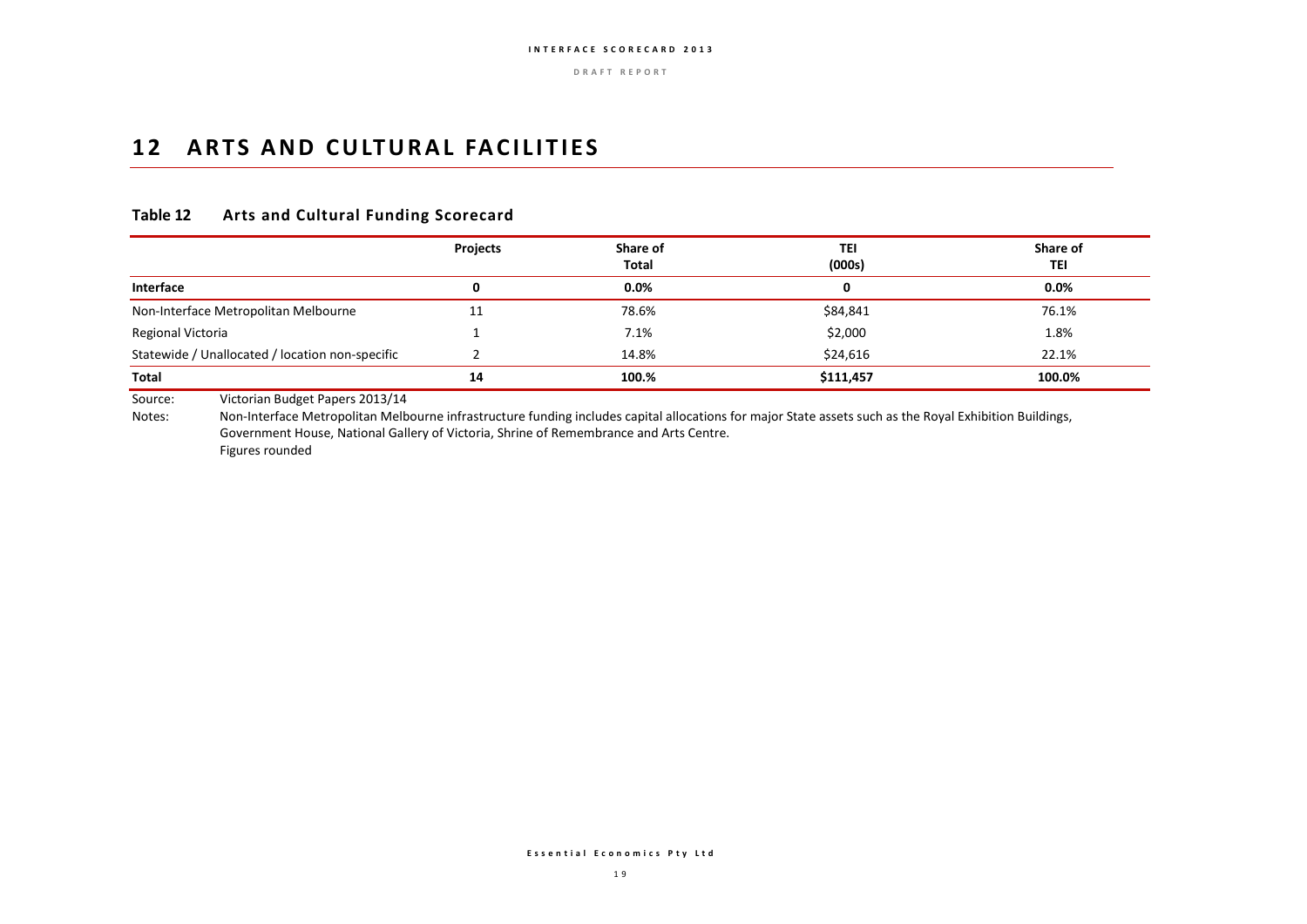## **13 ROADS FUNDING SCORECARD**

### **Table 13 Roads Funding Scorecard**

|                                                 | <b>Projects</b> | Share of<br>Total | TEI<br>(000s) | Share of<br>TEI |
|-------------------------------------------------|-----------------|-------------------|---------------|-----------------|
| Interface                                       | 12              | 20.7%             | \$461.900     | 16.5%           |
| Non-Interface Metropolitan Melbourne            | 20              | 34.5%             | \$1,306,480   | 46.8%           |
| Regional Victoria                               | 22              | 37.9%             | \$725,405     | 26.0%           |
| Statewide / Unallocated / location non-specific | 4               | 6.9%              | \$298,951     | 10.7%           |
| Total                                           | 58              | 100.0%            | \$2,792,736   | 100.0%          |
| Victorian Budget Paners 2013/14<br>$S$ $O$      |                 |                   |               |                 |

Source: Victorian Budget Papers 2013/14 Note: Figures rounded

### **Funded Interface Projects**

| $\bullet$ | Cardinia Road upgrade (Cardinia Shire):                                                             | TEI \$18.5 million (new funding)      |
|-----------|-----------------------------------------------------------------------------------------------------|---------------------------------------|
| $\bullet$ | Kilmore Wallan bypass (Kilmore):                                                                    | TEI \$13.4 million (new funding)      |
| $\bullet$ | Koo Wee Rup Bypass (Koo Wee Rup):                                                                   | TEI \$66.0 million (existing funding) |
| $\bullet$ | Western Highway realignment - Anthonys Cutting (Melton to Bacchus Marsh) (non-metro various):       |                                       |
|           |                                                                                                     | TEI \$40.0 million (existing funding) |
| $\bullet$ | Yarra Glen truck bypass (Yarra Glen):                                                               | TEI \$10.7 million (existing funding) |
| $\bullet$ | Clyde Road duplication - High Street to Kangan Drive (Berwick):                                     | TEI \$25.6 million (existing funding) |
| $\bullet$ | Cooper Street - road widening (Epping):                                                             | TEI \$7.5 million (existing funding)  |
| $\bullet$ | Hallam Road duplication - Pound Road to Ormond Road (Hampton Park):                                 | TEI \$38.0 million (existing funding) |
| $\bullet$ | Narre Warren Cranbourne Road duplication between Pound Road and Thompson Road (Narre Warren South): |                                       |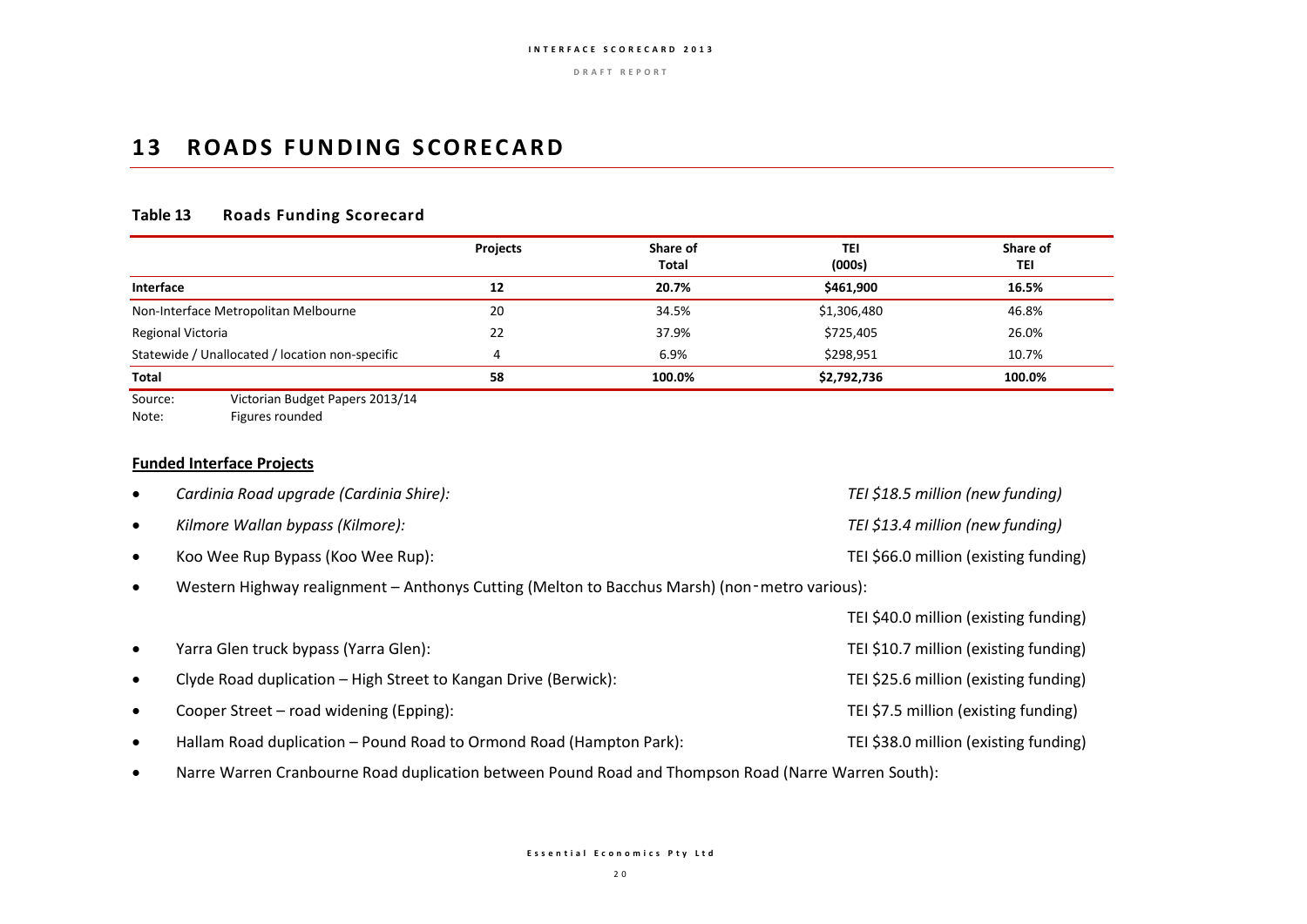**D R A F T R E P O R T**

- Palmers Road/rail overpass (Williams Landing): TEI \$24.0 million (existing funding)
- M80 upgrade Stage 1C Edgars Road to Plenty Road: TEI \$108.8 million (existing funding)
- 

TEI \$49.0 million (existing funding) Peninsula Link: TEI \$60.4 million (existing funding)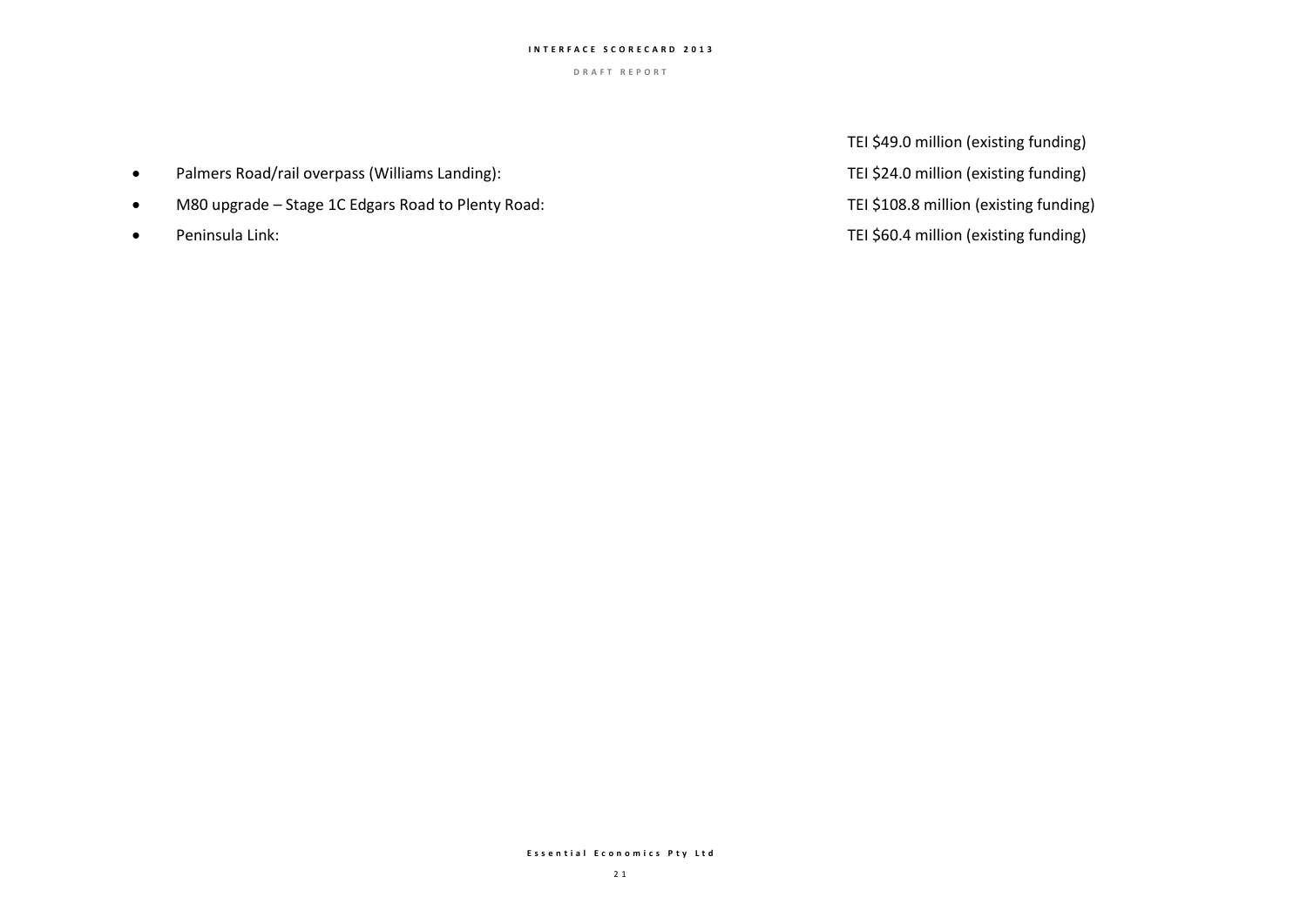## 14 PUBLIC TRANSPORT FUNDING SCORECARD (RAIL AND BUS)

### **Table 14 Public Transport Scorecard**

|                                                   | <b>Projects</b> | Share of<br>Total | TEI<br>(000s) | Share of<br>TEI |
|---------------------------------------------------|-----------------|-------------------|---------------|-----------------|
| Interface                                         |                 | 7.5%              | \$732,750     | 6.6%            |
| Non-Interface Metropolitan Melbourne              | 14              | 35.0%             | \$1,182,023   | 10.6%           |
| Regional Victoria                                 | 11              | 27.5%             | \$728,142     | 6.6%            |
| Statewide / Unallocated / location non-specific   | 12              | 30.0%             | \$8,468,325   | 76.2%           |
| Total                                             | 40              | 100.0%            | \$11,111,240  | 100.0%          |
| Victorian Rudget Daners 2013/14<br>S <sub>O</sub> |                 |                   |               |                 |

Source: Victorian Budget Papers 2013/14 Note: Figures rounded

#### **Funded Interface Projects**

- VicTrack South Morang rail extension: TEI \$543.8 million (existing funding)
- VicTrack New stations in growth areas: TEI \$188.5 million (existing funding)
- Construction of Mornington bus interchange: TEI \$0.5 million (existing funding)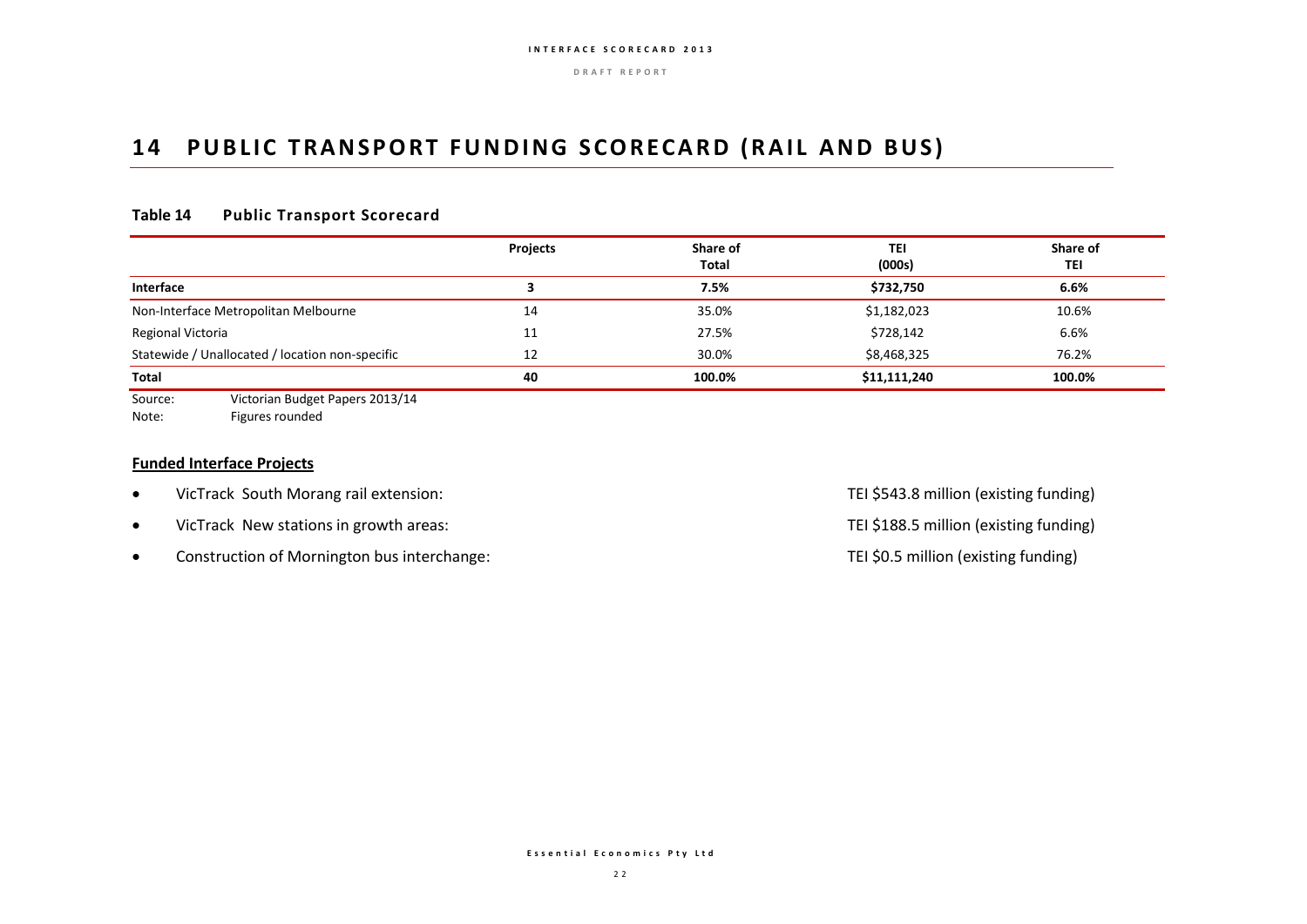**D R A F T R E P O R T**

## **15 PUBLIC LIBRARIES FUNDING SCORECARD**

#### *Living Libraries Infrastructure Program 2013*

The Living Libraries Infrastructure 2013 will provide grants of up to \$750,000, providing the following co-contributions are met:

#### **Libraries for Metropolitan Communities**

- DPCD \$1 : \$1 Local (all metropolitan councils)

#### **Libraries for Interface Councils**

- DPCD \$1.5 : \$1 Local (Cardinia, Casey, Hume, Melton, Mornington Peninsula, Nillumbik, Whittlesea, Wyndham, Yarra Ranges)

#### **Libraries for Regional Cities**

- DPCD \$2 : \$1 Local (Ballarat, Bendigo, Geelong, Horsham, Latrobe, Mildura, Shepparton, Wangaratta, Warrnambool, Wodonga)

#### **Libraries for Regional and Rural Councils**

- DPCD \$3 : \$1 Local (remaining regional and rural councils)

Applications opened on 14 February 2013 and closed on 5 April 2013. Successful grant recipients will be notified later in 2013.

#### *The Living Libraries Infrastructure Program 2012*

The Living Libraries Infrastructure Program 2012 delivered \$400,000 to Interface Councils (1 project) out of a grant pool of \$5.5 million, which represented 7% of funding, with the remaining funding split between Non-Interface Metropolitan areas (\$3.4 million or 62%) and Regional Victoria (\$1.7 million or 31%).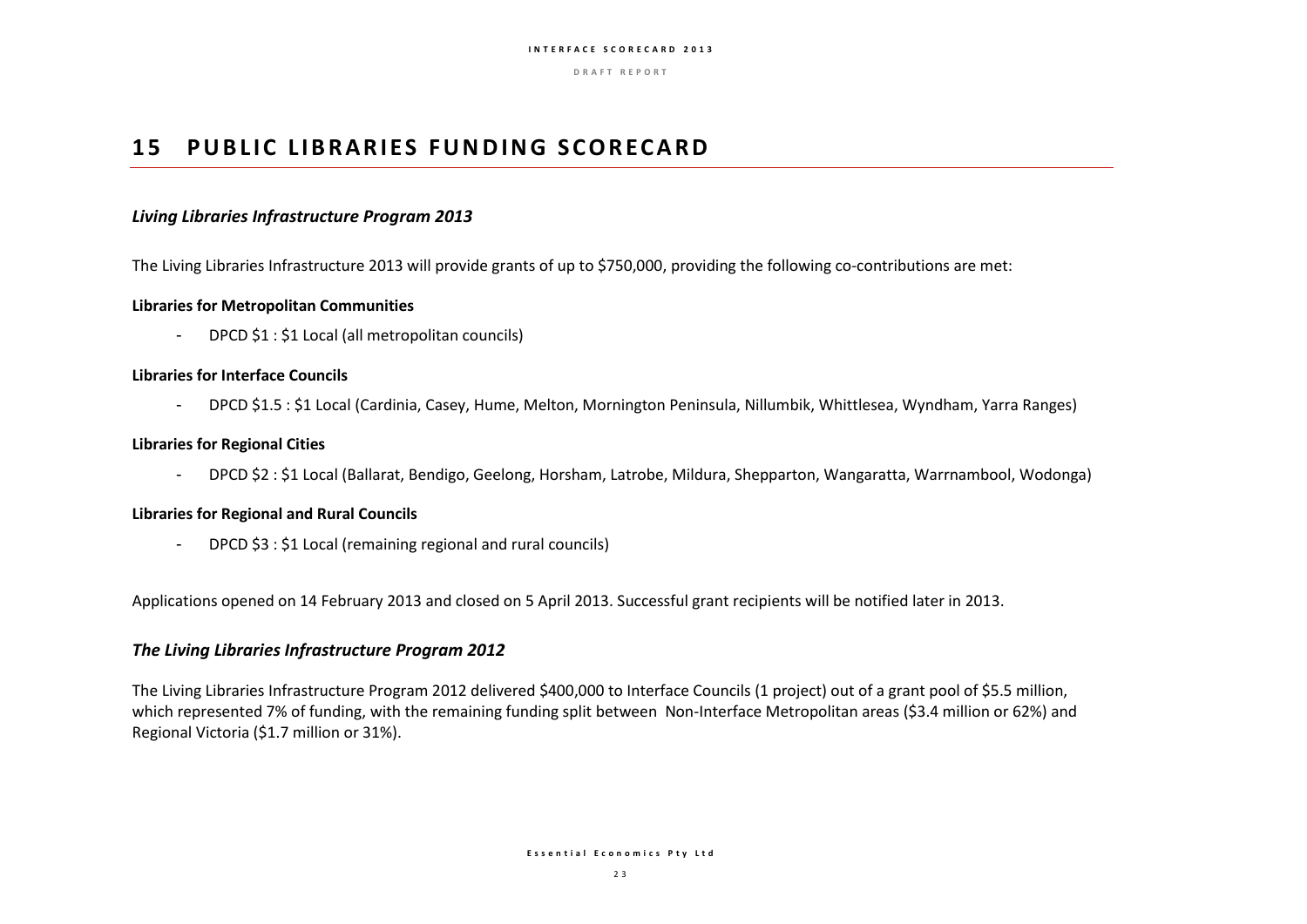**D R A F T R E P O R T**

## **16 COUNCIL SCORECARD**

### **Table 16 Council Scorecard**

|                                            | No. of<br><b>Projects</b> | TEI<br>(000s) | <b>Share of Interface</b><br>Projects | <b>Share of Interface</b><br>TEI |
|--------------------------------------------|---------------------------|---------------|---------------------------------------|----------------------------------|
| Cardinia                                   | 5                         | \$102,130     | 9%                                    | 7%                               |
| Casey                                      | 5                         | \$139,200     | 9%                                    | 10%                              |
| Hume                                       | ⇁                         | \$20,545      | 13%                                   | 1%                               |
| Melton                                     | 2                         | \$41,500      | 4%                                    | 3%                               |
| Mitchell                                   | 6                         | \$36,227      | 11%                                   | 3%                               |
| Mornington Peninsula                       | 4                         | \$61,750      | 7%                                    | 4%                               |
| Nillumbik                                  | 3                         | \$625         | 5%                                    | 0%                               |
| Whittlesea                                 | 9                         | \$698,800     | 16%                                   | 49%                              |
| Wyndham                                    | 9                         | \$121,500     | 16%                                   | 8%                               |
| Yarra Ranges                               | 5                         | \$26,919      | 9%                                    | 2%                               |
| New Stations in Growth Areas               |                           | \$188,500     | 2%                                    | 13%                              |
| Total                                      | 56                        | \$1,437,696   | 100%                                  | 100%                             |
| Wistorian Budget Banara 2012/14<br>$C_{0}$ |                           |               |                                       |                                  |

Source: Victorian Budget Papers 2013/14

Note: Figures rounded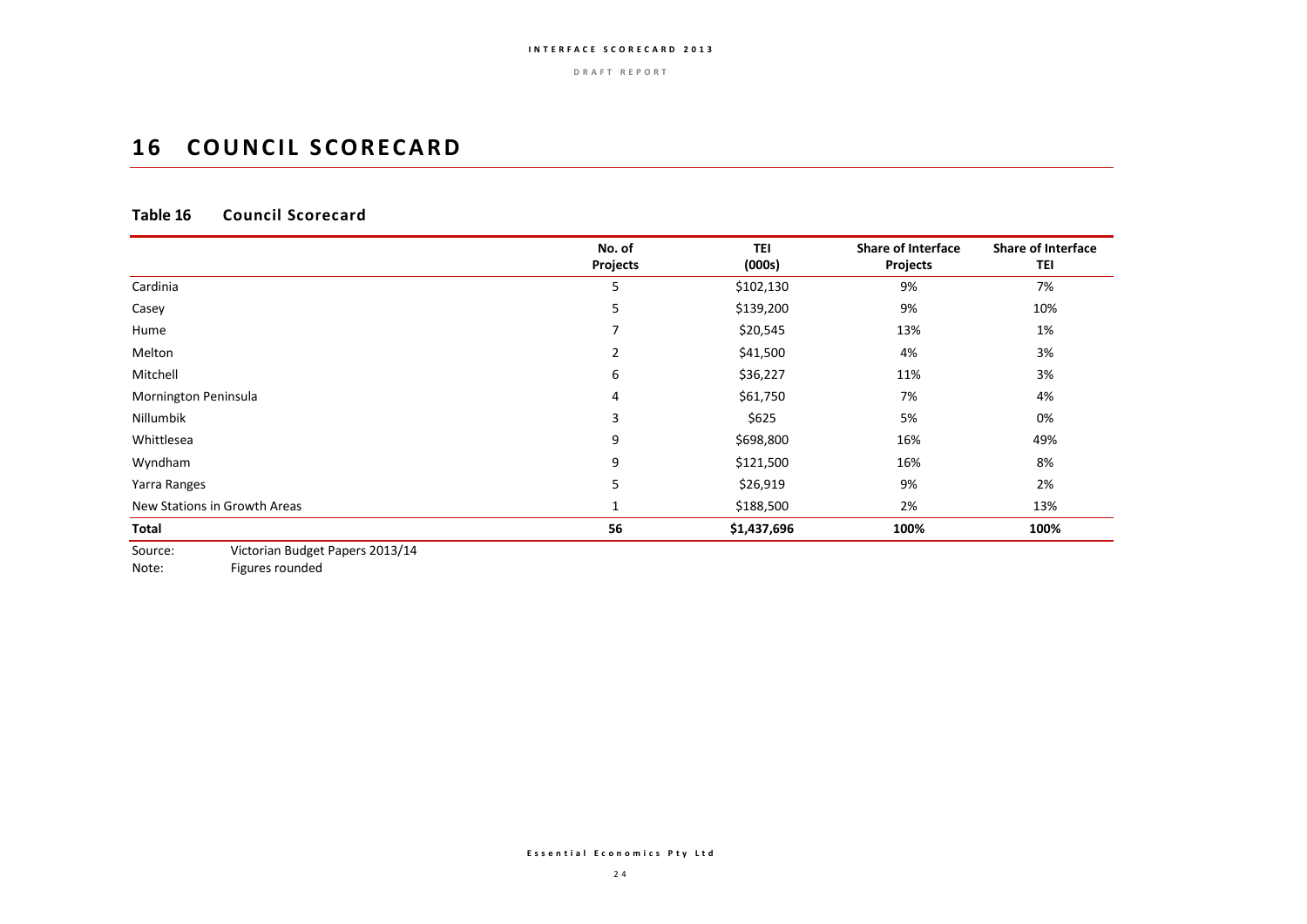## **1 7 C O N C LU S I O N S**

#### **State Budget 2013/14 Funding Overview**

- 1. Interface Councils have been allocated \$1.438 billion (over 4 years) in Total Estimated Investment (TEI) from the 2013/14 State Budget for infrastructure in the following priority service areas:
	- Early childhood and kindergarten facilities
	- Schools facilities
	- Further education facilities
	- Hospitals and health facilities
	- Justice facilities
	- Arts and cultural facilities
	- Roads, and
	- Public transport.
- 2. The majority of investment is focused on public transport (\$733 million or 51% of TEI, including \$560 million allocated to South Morang Rail Extension project which is almost completed) and roads (\$462 million or 32% of TEI).
- 3. Relatively small investments have been allocated for other priority areas health (\$113 million), schools (\$52 million), special education (\$28 million), further education (\$26 million), early childhood/kinder (\$14 million) and justice (\$10 million).
- 4. No budget investment has been made in arts and cultural facilities in Interface Council areas.

#### **Funding for Critical Infrastructure**

- 5. Over the current 4-year budget period it is estimated investment of \$1.831 million is required for critical infrastructure (ie early childhood/kindergartens, schools, further education, health and public transport) in the Interface Council areas (refer to "One Melbourne or Two' updated report, Essential Economics 2012). While the majority of funding is a State responsibility, funding support is also required from the Federal Government and Councils, while some infrastructure will be provided by the private sector.
- 6. State funding over the 4 years represents approximately 51% (or \$938 million) of this requirement; therefore, a further \$893 million in investment is required from either unallocated State funding (such as the \$100 million TAFE Structural Adjustment Fund, \$7 million Children's Facilities Capital Program etc), or from non-State funding sources in order to meet the identified needs of Interface communities over this period.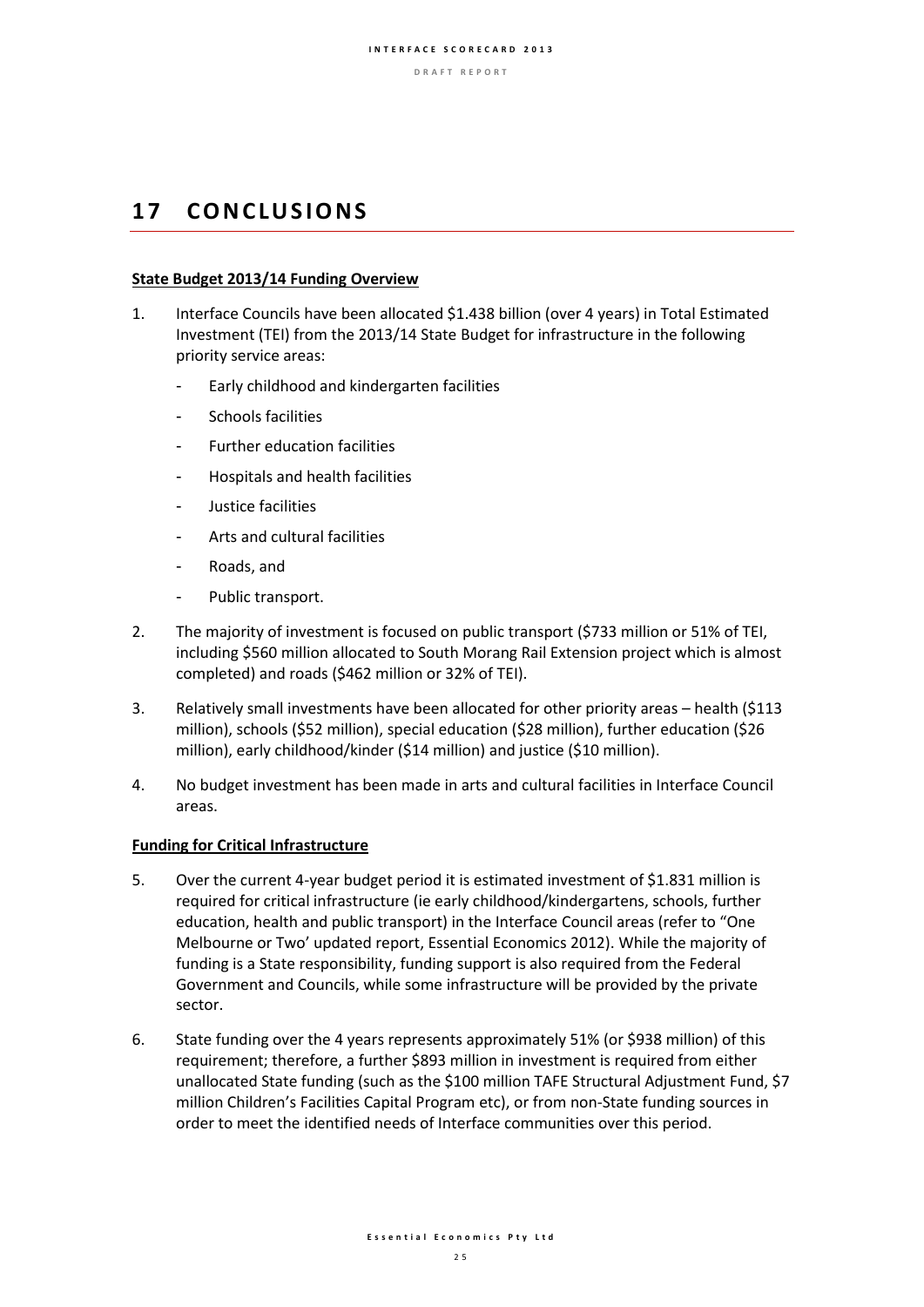7. If funding investment of \$893 million is not forthcoming from these sources, this would potentially lead to a significant undersupply (or lag in provision) in local facilities and services such as primary and secondary schools, TAFE campuses, hospitals, etc, as well as in the critical infrastructure required to support higher levels of public transport usage by interface residents.

### **Funding Equity**

- 8. Interface Councils accommodate approximately 25% of Victoria's population and 33% of Metropolitan Melbourne's population (ABS Estimated Resident Population, June 2012 provisional). Over the past decade, 2003 to 2012, Interface Council areas have been responsible for 48% of all State population growth and 51% of Metropolitan Melbourne population growth.
- 9. Overall, Interface Council areas do not receive State funding in proportion to their share of total population numbers or their share of population growth.
- 10. Interface Council areas received 18% of total allocated investment in 2013/14 budget (over 4 years), and this compares to 47% funding for Non-Interface Metropolitan Melbourne Council areas (which accommodate 50% of the State's population and have been responsible for 47% of Victoria's population growth over the past decade) and 35% funding for Regional Council areas (which accommodate 25% of Victoria's population and have been responsible for 5% of Victoria's population growth over the past ten years).
- 11. Interface Councils were allocated 44% of primary school funding, 35% of early childhood / kindergarten funding, 28% of public transport funding, and 26% of further education funding.
- 12. Just 5% of State health funding was directed towards Interface Council areas, and this contrasts with 43% of funding for Non -Interface Metropolitan Melbourne Council areas and 52% for Regional Council areas.
- 13. Interface Council areas also received relatively small shares of State roads funding (19%), secondary school funding (15%), and Justice funding (6%), with Regional Councils receiving considerably higher proportions of funding in each of these areas (29%, 62% and 34% respectively).
- 14. When new 2013/14 budget initiatives are considered, Interface areas received approximately \$110 million (10% of funding), compared to \$855 million (or 74% of funding) for non-Interface Metropolitan Melbourne areas, and \$190 million (or 16% of funding) for Regional Victoria.

#### **Interface Economic Development and Investment Trends**

15. The unemployment rate in Interface Council areas (6.0%) remains higher than the rates for Non-Interface Metropolitan Councils (5.2%) and Regional Victoria (5.0%), based on data for December 2012.